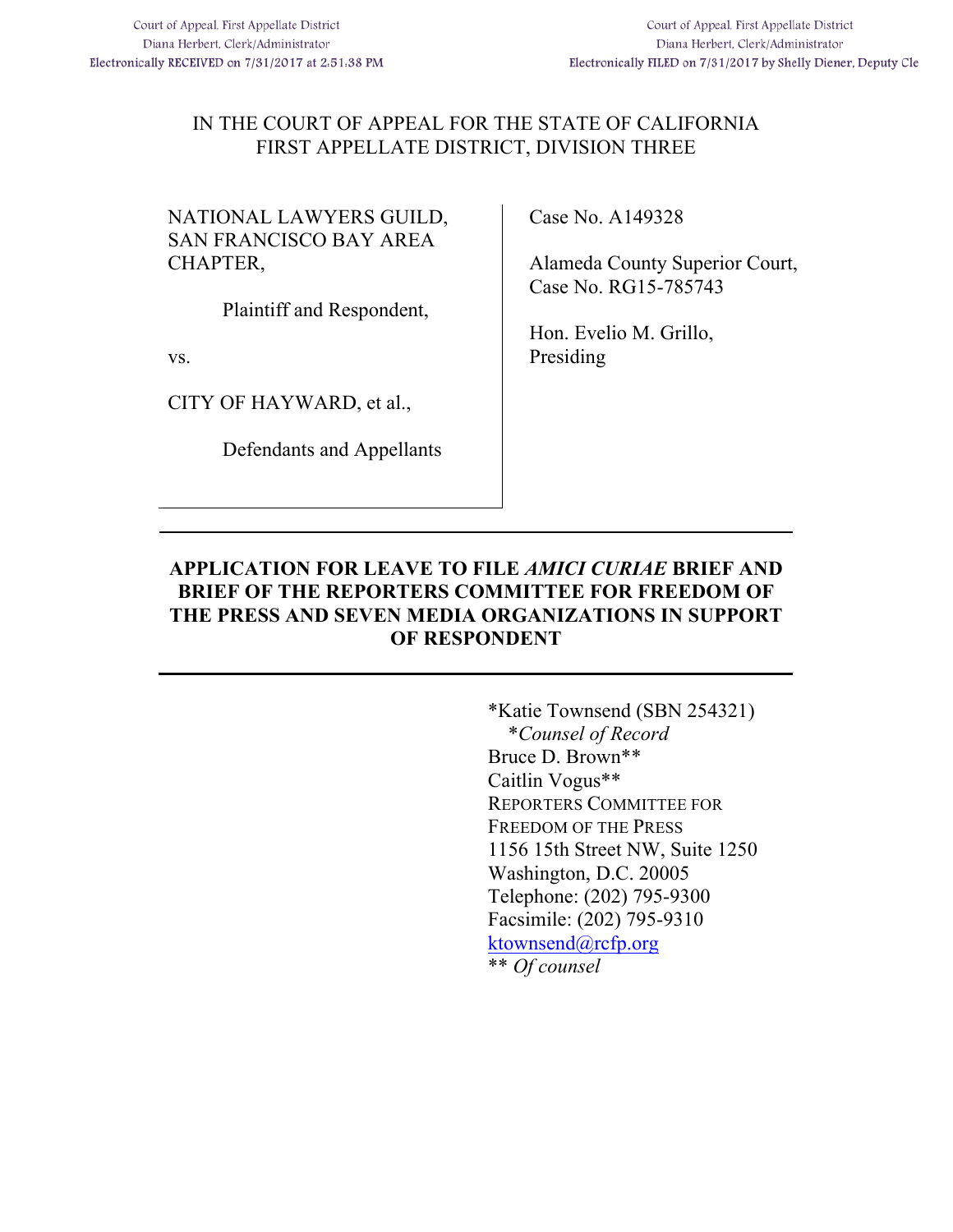# **APPLICATION FOR LEAVE TO FILE** *AMICI CURIAE* **BRIEF TO THE HONORABLE PRESIDING JUSTICE OF DIVISION THREE OF THE FIRST DISTRICT COURT OF APPEAL:**

Pursuant to California Rule of Court 8.200(c), the Reporters Committee for Freedom of the Press, California News Publishers Association, Californians Aware, The Center for Investigative Reporting, First Amendment Coalition, Gannett Co., Inc., Los Angeles Times Communications LLC, and The McClatchy Company respectfully request leave to file the attached brief as *amici curiae* in support of Respondent, National Lawyers Guild, San Francisco Bay Area Chapter.

#### **I. INTEREST OF** *AMICI CURIAE*

*Amici* seek leave to file this brief because this case presents issues of significant concern to the news media. Members of the news media frequently make requests for public records under the California Public Records Act (the "CPRA" or "Act") as a means of gathering news. This case could have broad consequences for all public records requesters in California, including members of the press.

*Amici* are particularly concerned about the negative consequences that a reversal of the lower court's holding would have on the public's right of access to electronic public records. *Amici* write to emphasize that Section 6253.9 of the CPRA, Gov. Code § 6253.9, does not permit public agencies to charge requesters more than the direct cost of duplication of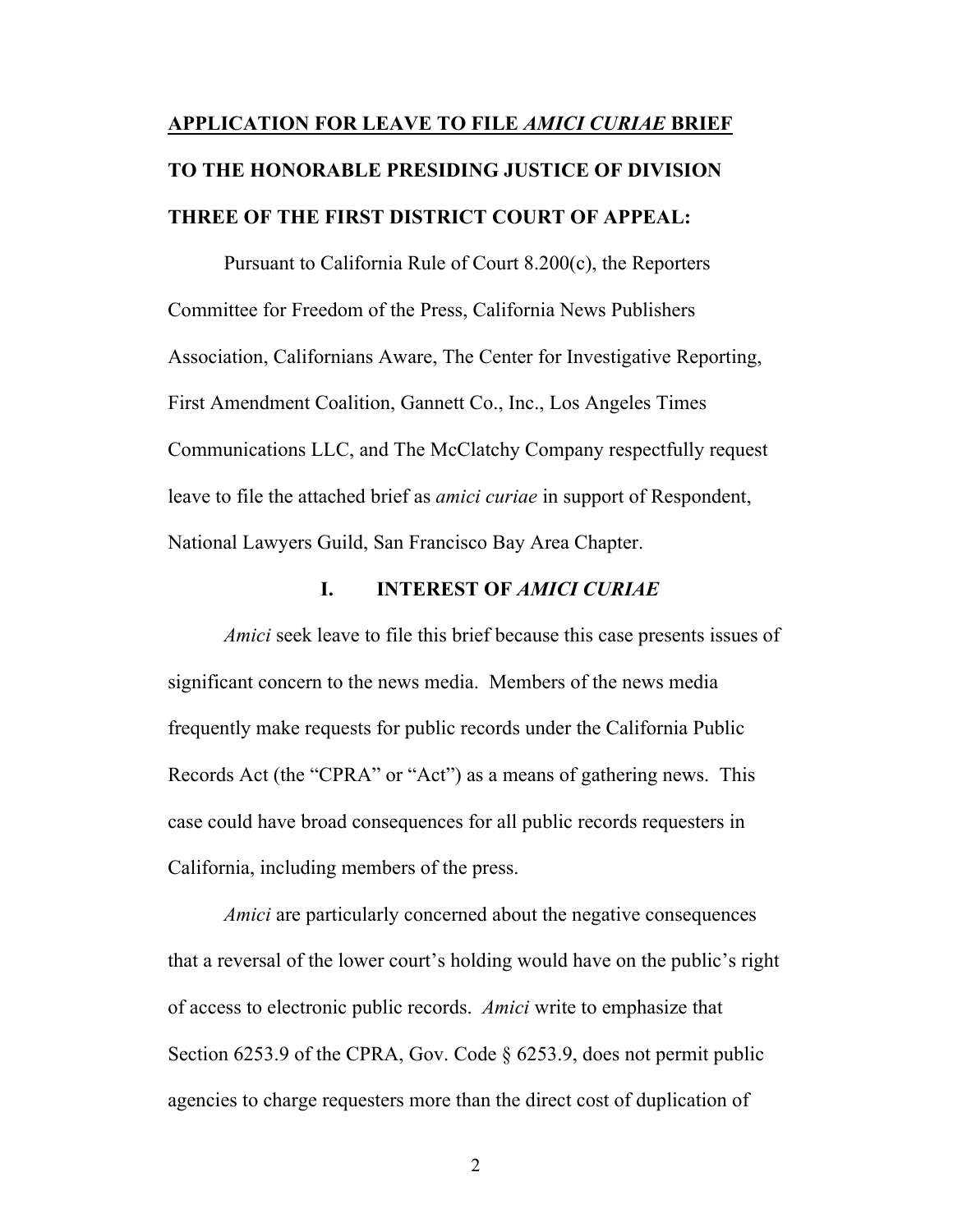electronic records any time it must redact electronic records before releasing them. Because more and more government records are held in electronic format, interpreting Section 6253.9 to permit such charges would hinder access to public records and impair the news media's ability to keep the public informed about the activities of government. *Amici* respectfully request that this Court accept and file the attached *amici curiae* brief.

No party or counsel for any party, other than counsel for the *amici*, authored this brief in whole or in part or funded preparation of this brief.

#### /s/ *Katie Townsend*

Katie Townsend (SBN 254321) REPORTERS COMMITTEE FOR FREEDOM OF THE PRESS 1156 15th Street NW, Suite 1250 Washington, D.C. 20005 Telephone: (202) 795-9300 Facsimile: (202) 795-9310 ktownsend@rcfp.org *Counsel of Record*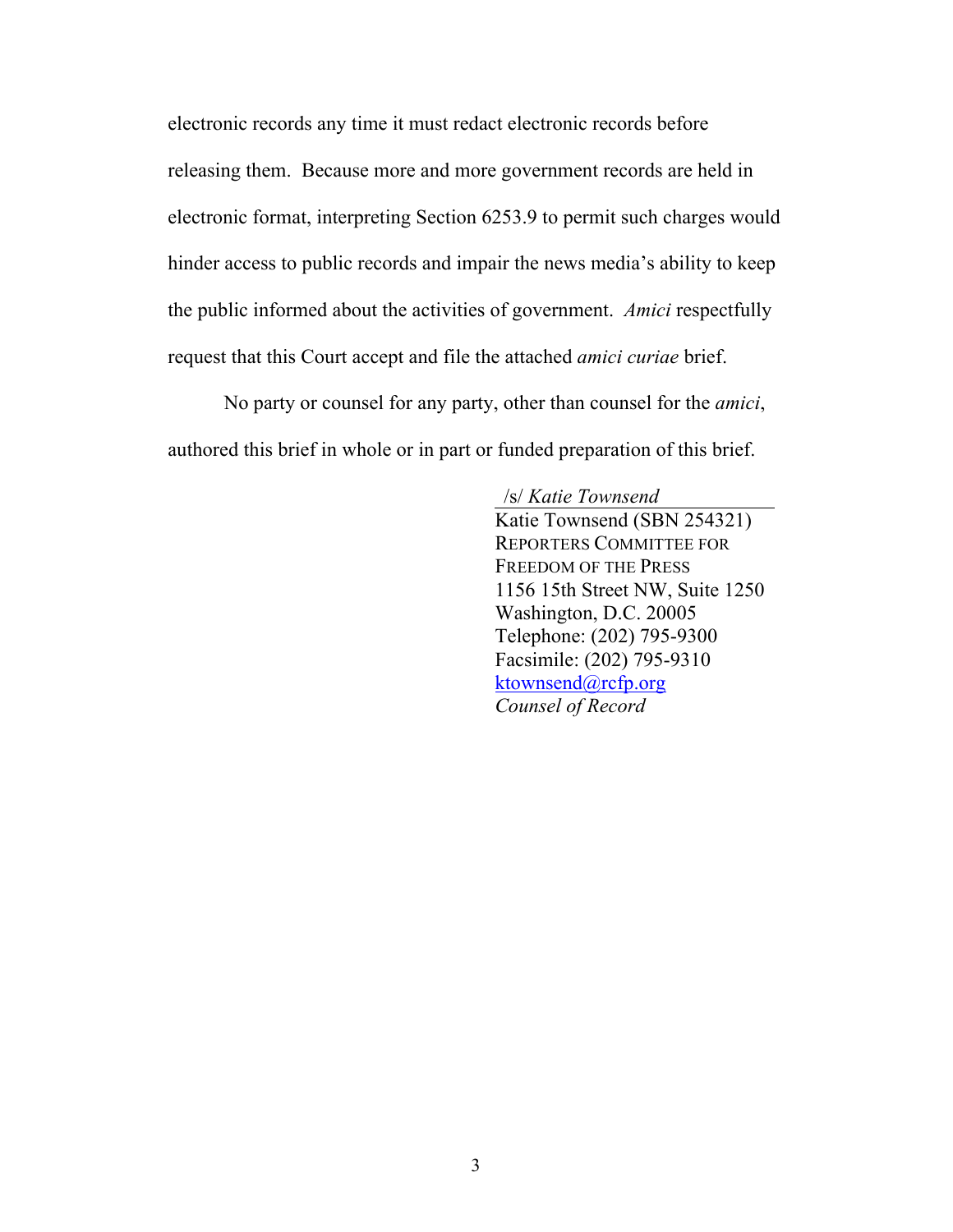#### IN THE COURT OF APPEAL FOR THE STATE OF CALIFORNIA FIRST APPELLATE DISTRICT, DIVISION THREE

NATIONAL LAWYERS GUILD, SAN FRANCISCO BAY AREA CHAPTER,

Plaintiff and Respondent,

vs.

CITY OF HAYWARD, et al.,

Defendants and Appellants

Case No. A149328

Alameda County Superior Court, Case No. RG15-785743

Hon. Evelio M. Grillo, Presiding

#### *AMICI CURIAE* **BRIEF OF THE REPORTERS COMMITTEE FOR FREEDOM OF THE PRESS AND SEVEN MEDIA ORGANIZATIONS IN SUPPORT OF RESPONDENT**

\*Katie Townsend (SBN 254321) \**Counsel of Record* Bruce D. Brown\*\* Caitlin Vogus\*\* REPORTERS COMMITTEE FOR FREEDOM OF THE PRESS 1156 15th Street NW, Suite 1250 Washington, D.C. 20005 Telephone: (202) 795-9300 Facsimile: (202) 795-9310 ktownsend@rcfp.org \*\* *Of counsel*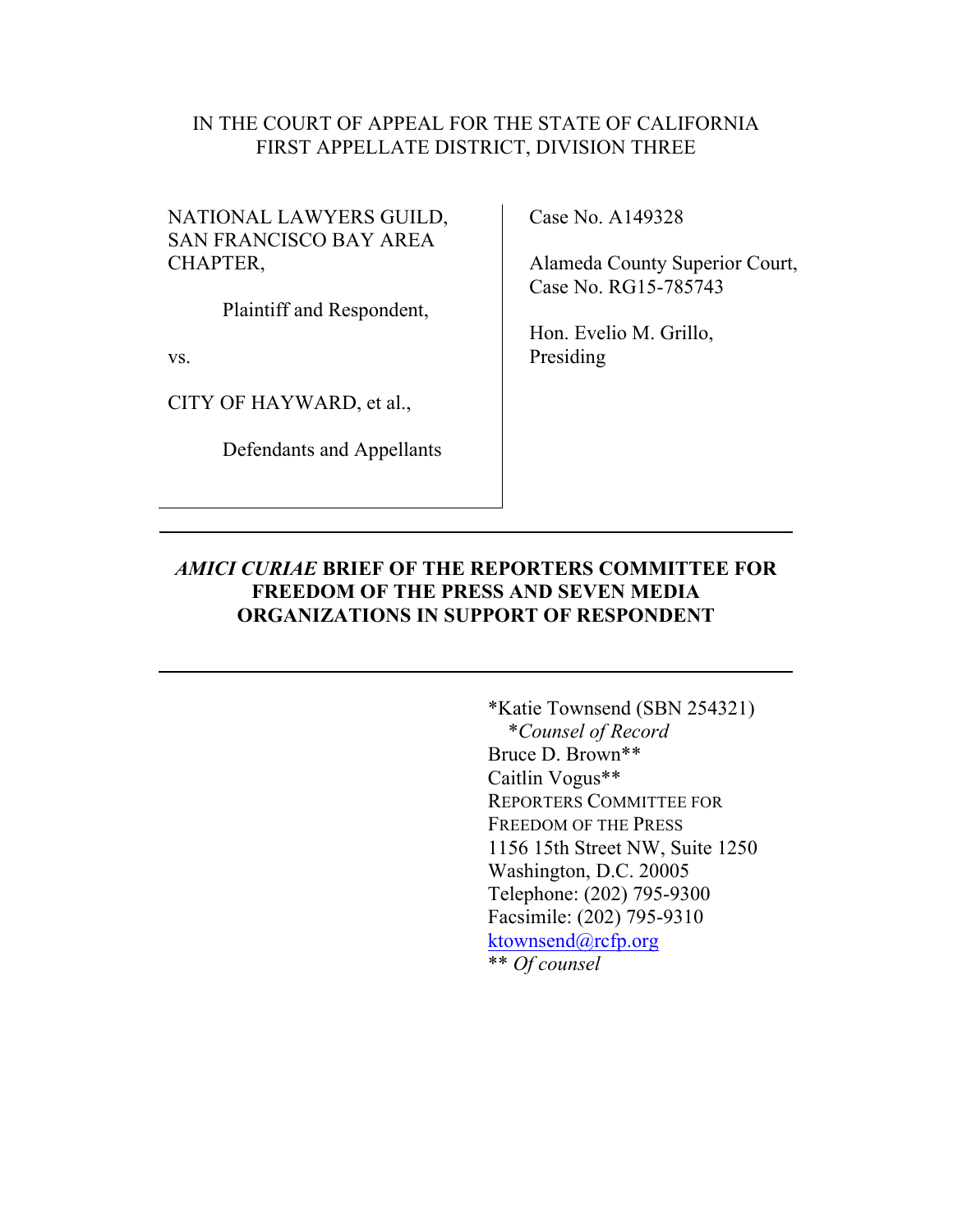#### **CERTIFICATE OF INTERESTED ENTITIES OR PERSONS**

Pursuant to California Rule of Court 8.208(e)(1) and (2), *amici curiae* the Reporters Committee for Freedom of the Press, California News Publishers Association, Californians Aware, The Center for Investigative Reporting, First Amendment Coalition, Gannett Co., Inc., Los Angeles Times Communications LLC, and The McClatchy Company, by and through their undersigned counsel, certify that the following entities or person have either (1) an ownership interest of 10 percent or more in the party or parties filing this certificate or (2) a financial or other interest in the outcome of the proceeding that the justices should consider in determining whether to disqualify themselves:

The Reporters Committee for Freedom of the Press is an unincorporated association of reporters and editors with no parent corporation and no stock.

California News Publishers Association is a mutual benefit corporation organized under state law for the purpose of promoting and preserving the newspaper industry in California.

Californians Aware is a nonprofit organization with no parent corporation and no stock.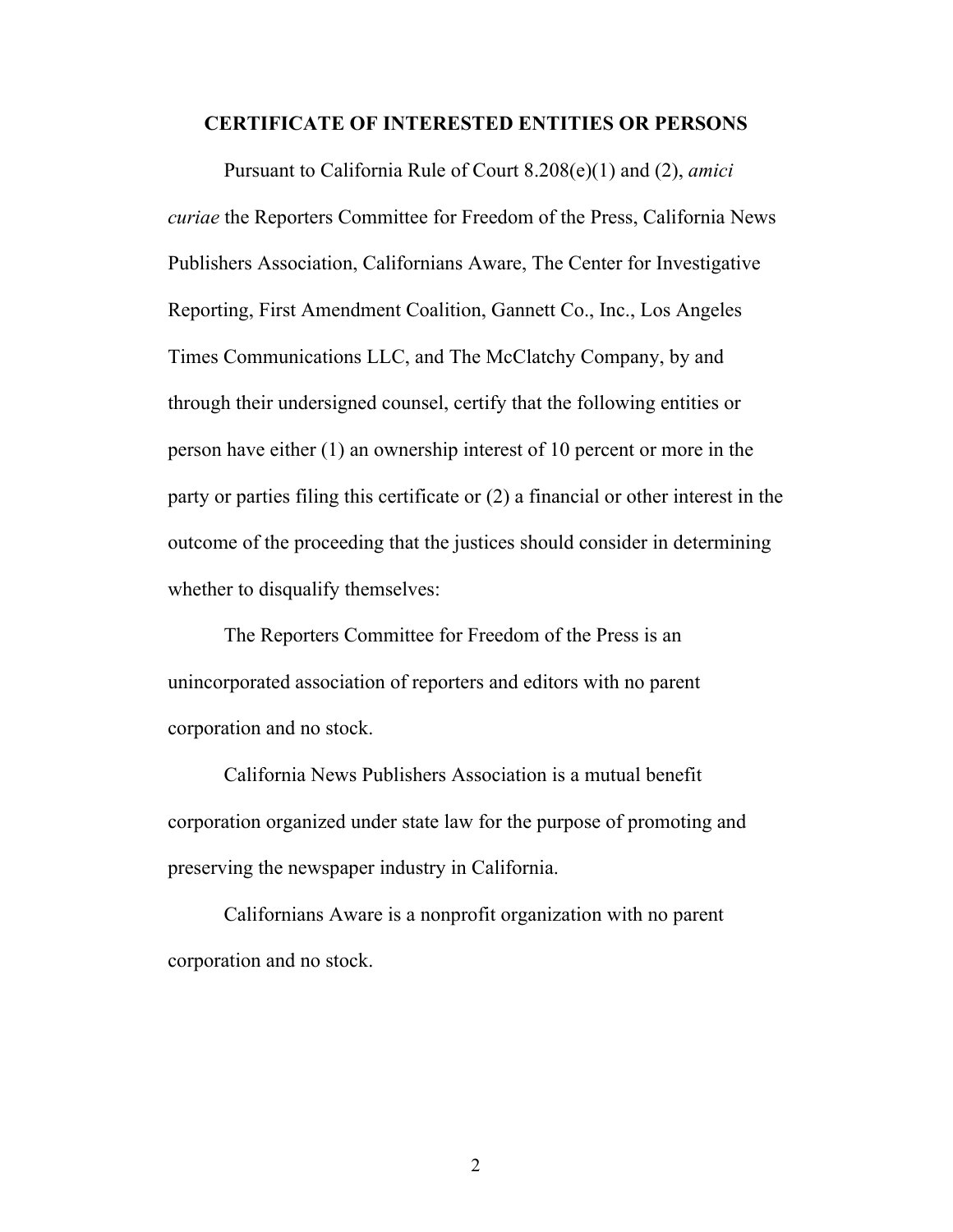The Center for Investigative Reporting is a California non-profit public benefit corporation that is tax-exempt under section  $501(c)(3)$  of the Internal Revenue Code. It has no statutory members and no stock.

First Amendment Coalition is a nonprofit organization with no parent company. It issues no stock and does not own any of the party's or amicus' stock.

Gannett Co., Inc. is a publicly traded company and has no affiliates or subsidiaries that are publicly owned. No publicly held company holds 10% or more of its stock.

Los Angeles Times Communications LLC and The San Diego Union-Tribune, LLC are subsidiaries of tronc, Inc., which is publicly held. Merrick Media, LLC, Nant Capital, LLC, Oaktree Capital Management, L.P., and HG Vora Capital Management, LLC each own 10 percent or more of tronc, Inc.'s stock.

The McClatchy Company is publicly traded on the New York Stock Exchange under the ticker symbol MNI. Contrarius Investment Management Limited and Royce & Associates, LLC both own 10% or more of the common stock of The McClatchy Company.

Dated: July 31, 2017

/s/ *Katie Townsend*

Katie Townsend (SBN 254321) REPORTERS COMMITTEE FOR FREEDOM OF THE PRESS 1156 15th Street NW, Suite 1250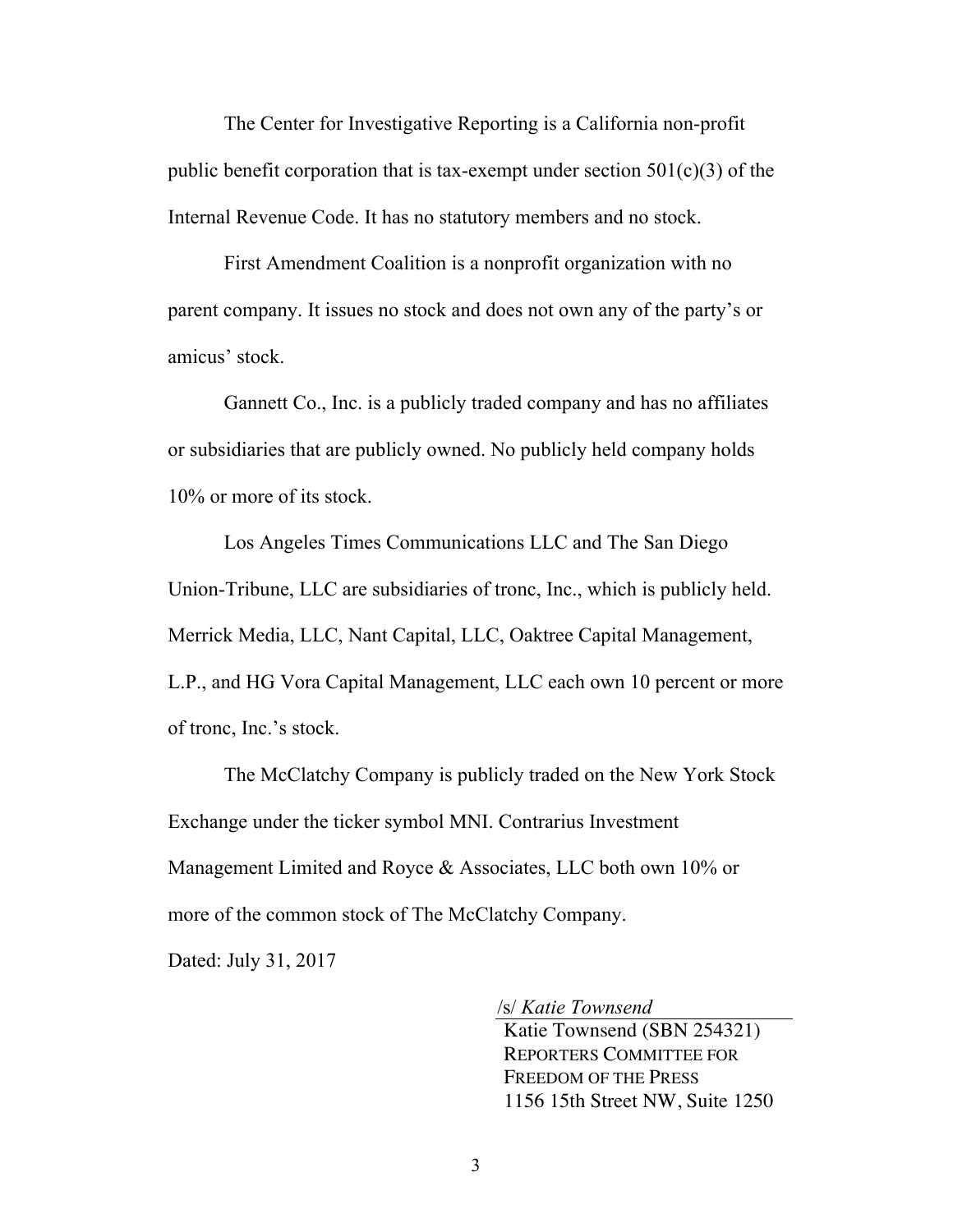Washington, DC 20005 Telephone: (202) 795-9303 Facsimile: (202) 795-9310 Email: ktownsend@rcfp.org *Counsel of Record*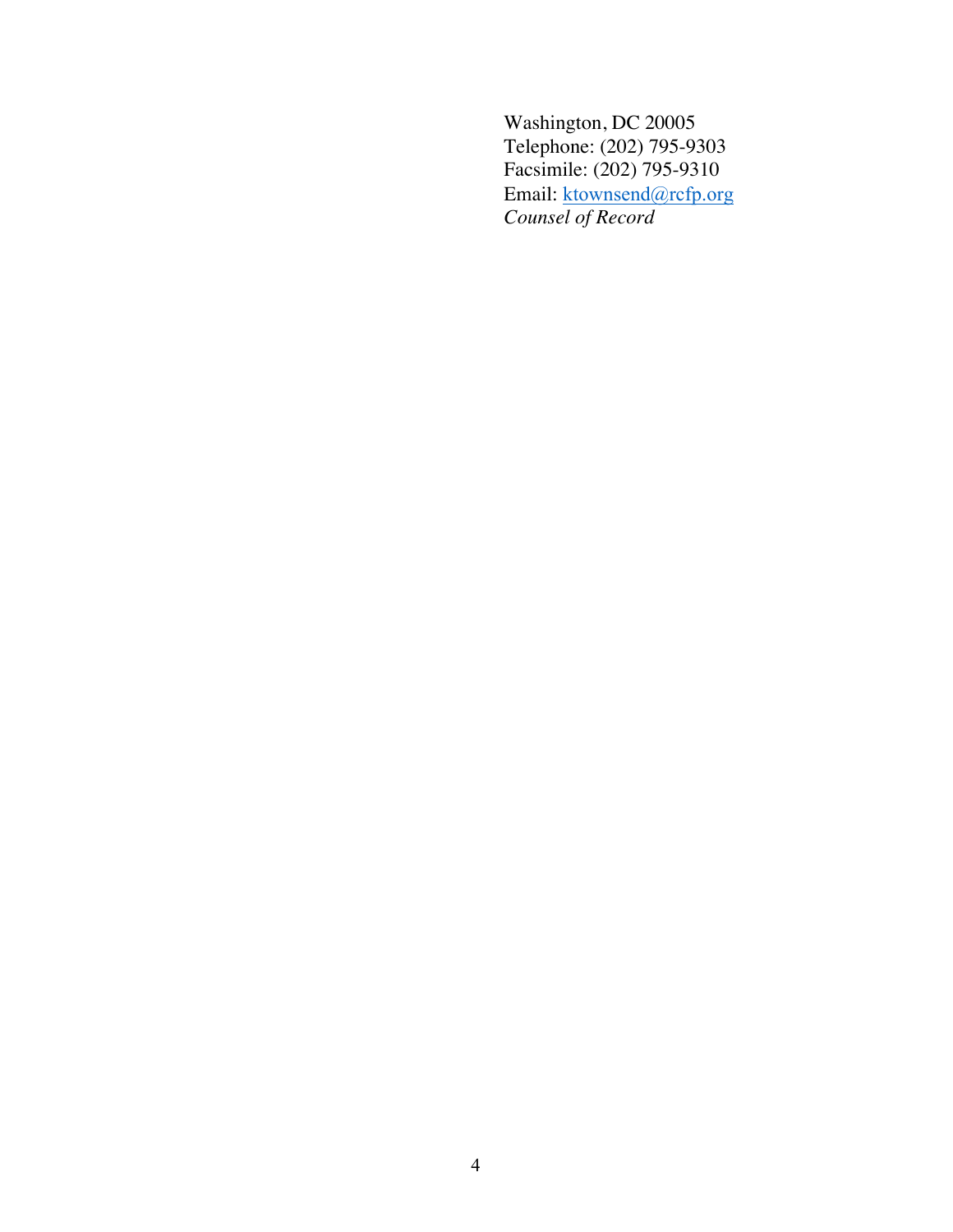## **TABLE OF CONTENTS**

| L               |                                                                                                                                    |    |
|-----------------|------------------------------------------------------------------------------------------------------------------------------------|----|
| П.              |                                                                                                                                    |    |
| A.              | Public agencies are increasingly creating and maintaining electronic                                                               |    |
| B.              | Public access to BWC videos promotes transparency and public                                                                       |    |
| $\mathcal{C}$ . | Charging fees beyond the cost of duplication will preclude many<br>journalists and members of the public from accessing electronic |    |
| D.              | Charging fees beyond the cost of duplication is contrary to the                                                                    |    |
| Ш               |                                                                                                                                    | 24 |
|                 |                                                                                                                                    | 28 |
|                 |                                                                                                                                    | 31 |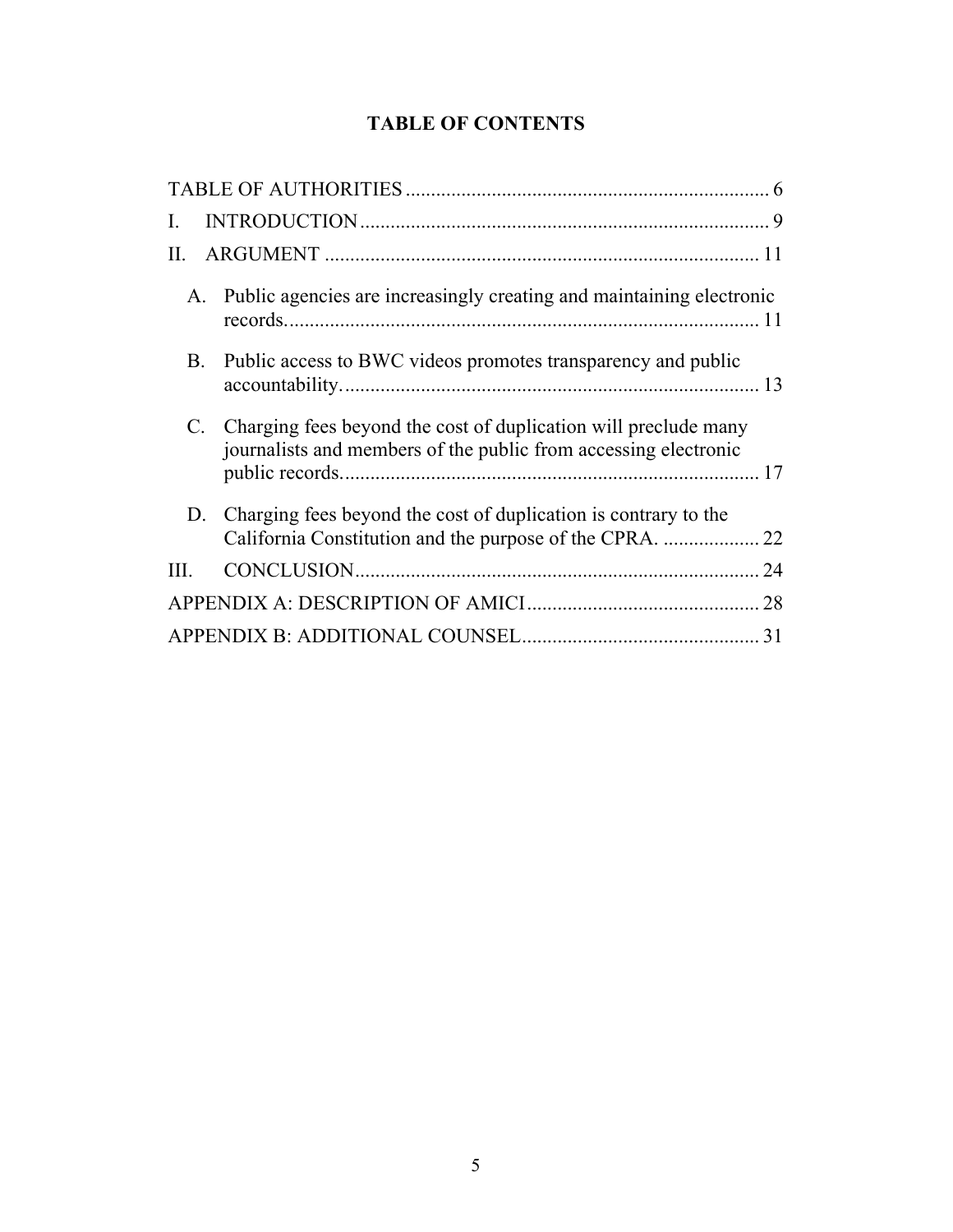## **TABLE OF AUTHORITIES**

| City of San Jose v. Superior Court (2017) 2 Cal.5th 608  11, 13           |  |
|---------------------------------------------------------------------------|--|
|                                                                           |  |
| Int'l Fed'n of Prof'l & Tech. Eng'rs, Local 21, AFL-CIO v. Superior Court |  |
|                                                                           |  |
| Long Beach Police Officers Ass'n v. City of Long Beach                    |  |
|                                                                           |  |
| N. Cty. Parents Org. v. Dep't of Educ. (1994) 23 Cal. App. 4th 144 17     |  |
| Register Div. of Freedom Newspapers Inc. v. County of Orange              |  |
| Richmond Newspapers, Inc. v. Virginia (1980) 448 U.S. 555 19              |  |
| <b>Statutes</b>                                                           |  |
|                                                                           |  |
|                                                                           |  |
|                                                                           |  |
|                                                                           |  |
| <b>Other Authorities</b>                                                  |  |
| Access to Body-Worn Camera Video, Reporters Committee for Freedom of      |  |
| CalRIM, Electronic Records Guidebook at p.1, available at                 |  |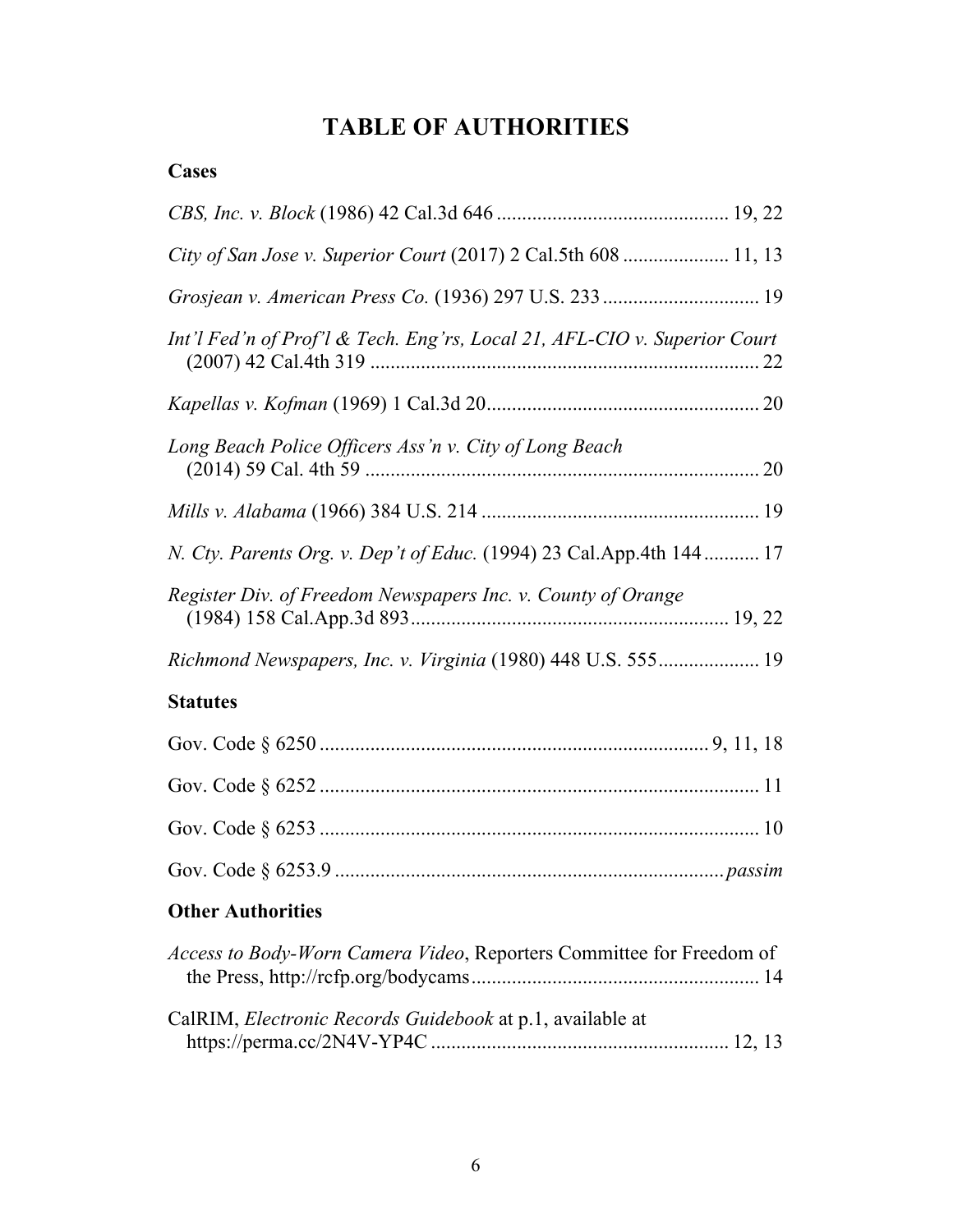| Carrero, Samuel DuBose Shooting: New Body Cam Video Shows Police<br>Response, NBC News (Jul. 20, 2015), available at                            |
|-------------------------------------------------------------------------------------------------------------------------------------------------|
| Carroll, California police use of body cameras cuts violence and<br>complaints, Guardian (Nov. 4, 2013), available at                           |
| Doctor, Newsonomics: The halving of America's daily newsrooms,<br>NiemanLab (July 28, 2015) available at                                        |
| Haire & Emery, Body Cameras are becoming the norm in Southern<br>California, Orange County Register (Feb. 23, 2017), available at               |
| Hennum, et al., City, county government salary database for the<br>Sacramento CA region, Sacramento Bee (Aug. 17, 2016), available at           |
| Ho, Police rarely analyze, share racial data on stops, San Francisco Gate<br>(Aug. 19, 2014), available at https://perma.cc/E6JR-F9U9  18       |
| Marquez, Body camera video allegedly shows Baltimore cop planting<br>evidence, CNN (July 20, 2017), available at                                |
| Marusak & Washburn, CMPD releases full video of fatal Keith Lamont<br>Scott shooting, Charlotte Observer (Oct. 4, 2016), available at           |
| Poston & Rubin, LAPD Misclassified More Than 25,000 Serious Crimes as<br>Minor, Audit Finds, L.A. Times (Dec. 5, 2015), available at            |
| Poston & Rubin, LAPD Misclassified Nearly 1,200 Violent Crimes as<br>Minor Offenses, L.A. Times (Aug. 9, 2014), available at                    |
| Poston & Rubin, LAPD's Misclassified Incidents: How We Reported This<br>Story, L.A. Times (Aug. 9, 2014), available at http://lat.ms/1ul6ucf 20 |
| Poston, et al., <i>LAPD</i> underreported serious assaults, skewing crime stats<br>for 8 years, L.A. Times (Oct. 15, 2015), available at        |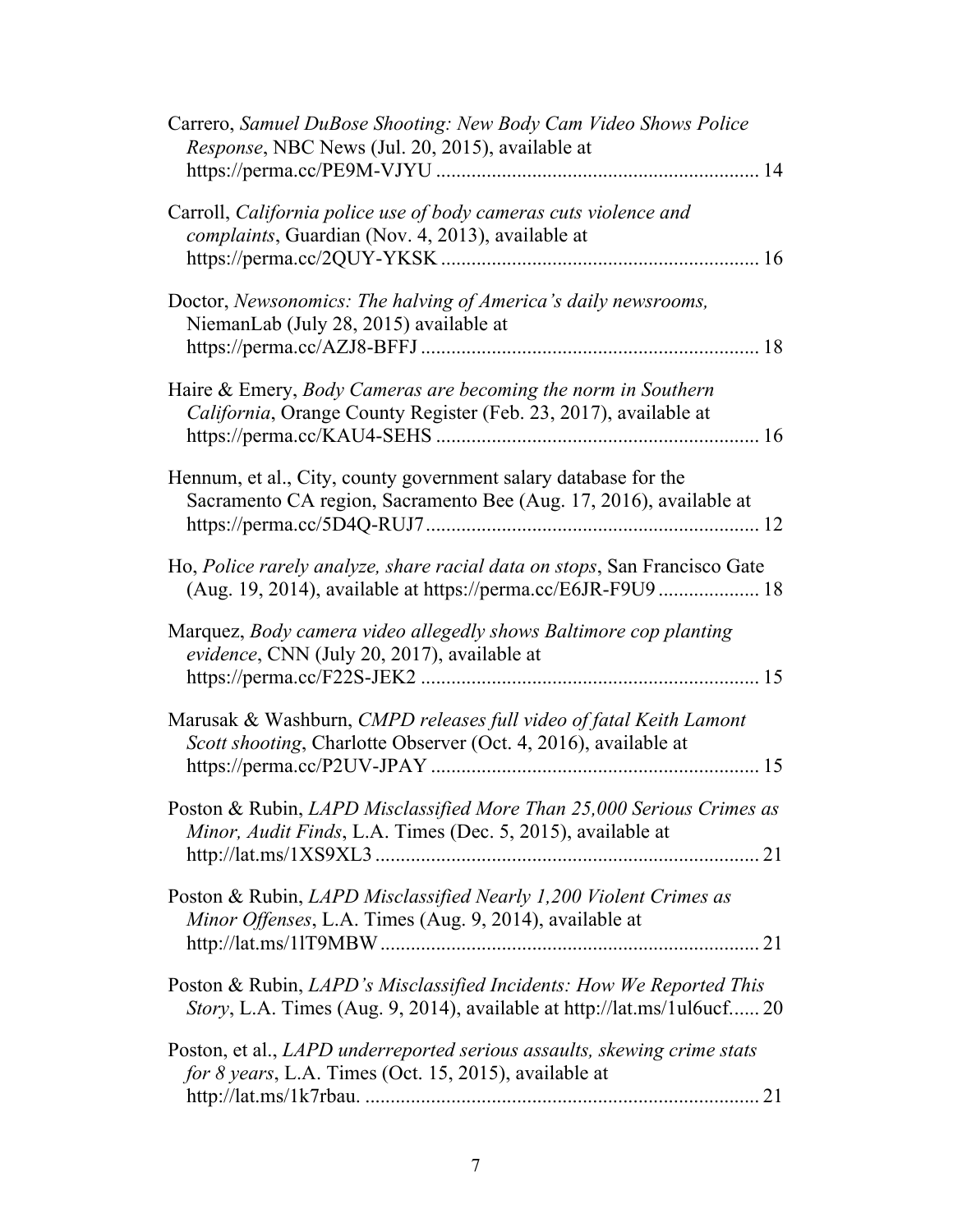| Property Document, Orange County Clerk Recorder, available at                                                                                     |
|---------------------------------------------------------------------------------------------------------------------------------------------------|
| Protin, et al., Animated timeline shows how Silicon Valley became a \$2.8<br>trillion neighborhood, Business Insider (May 30, 2017), available at |
| Sanburn, The One Battle Michael Brown's Family Will Win, Time (Nov. 25,                                                                           |
| Semuels, <i>Is There Hope for Local News?</i> , Atlantic (Nov. 10, 2014),                                                                         |
| State of the News Media, Pew Research (June 15, 2016), available at                                                                               |
| University of Cambridge, First scientific report shows police body-worn-<br>cameras can prevent unacceptable use-of-force, (Dec. 23, 2014),       |
| Winsor, Arizona Man Claims Police Brutality After Body Camera Captures<br>Officer Pushing Him to Ground, ABC News (Dec. 30, 2016), available at   |
| <b>Constitutional Provisions</b>                                                                                                                  |

|--|--|--|--|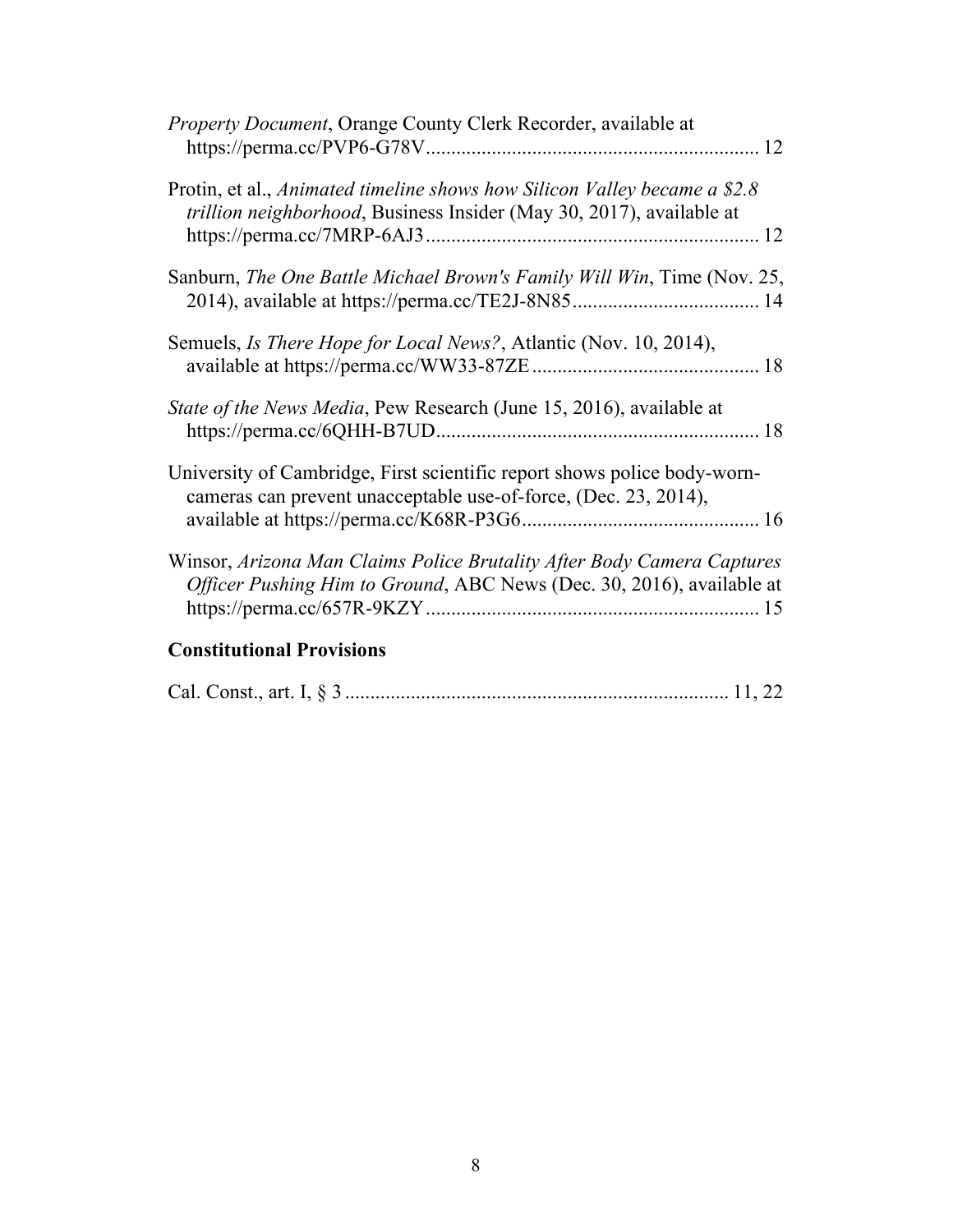### **I. INTRODUCTION**

This appeal concerns the public's ability to access electronic records under to the California Public Records Act, Gov. Code § 6250, *et. seq.* (the "CPRA" or the "Act"), and, specifically, the limits on the fees a public agency may charge for such access. Respondent made a CPRA request to the City of Hayward Police Department for certain footage captured by police body-worn cameras ("BWC" or "bodycams"). Appellant the City of Hayward withheld copies of the requested records until Respondent agreed to pay more than \$3,000 for the time spent by City employees locating, reviewing, and making redactions to the requested footage. The City argues that it is entitled to charge Respondent these fees pursuant to Government Code section 6253.9, subd. (b)(2). The trial court correctly held that it is not. *Amici*<sup>1</sup> respectfully urge this Court to affirm.

Although the CPRA request at issue in this case seeks BWC footage, Appellants' interpretation of Government Code section 6253.9 ("Section 6253.9") would have significant implications for all CPRA requests. Public agencies are increasingly using electronic, rather than paper, records to conduct their day-to-day work. Thus, more and more CPRA requests necessarily seek access to electronic records. If public agencies can charge requesters more than the direct costs of duplication any time an electronic record is redacted—which they are not permitted to do for paper records,

 $<sup>1</sup>$  A full description of amici is provided in Appendix A.</sup>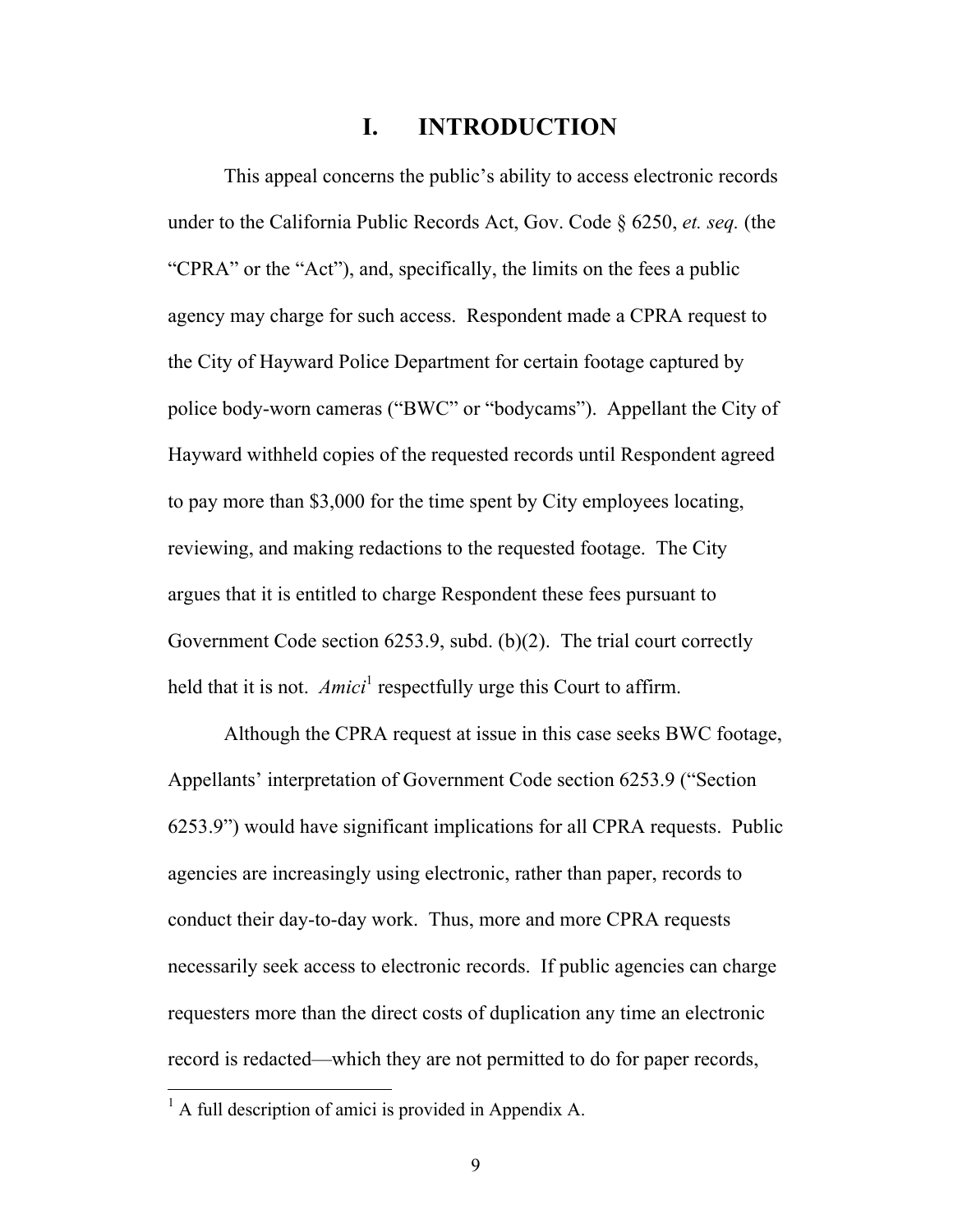*see* Gov. Code § 6253(b)—the consequences will be far reaching. When the CPRA requires a public agency to release an electronic record, the agency cannot delay or complicate release by imposing barriers, such as additional costs.

Appellants' interpretation of Section 6253.9 in this case, in particular, undermines the purpose of BWC programs. Bodycam programs have been implemented widely by law enforcement across California as a way to increase police transparency and accountability. Media and public access to bodycam videos, which informs the public about matters of public safety and allows the public to hold law enforcement agencies and officers accountable for their actions, is vital to achieving the goals of BWC programs. To fulfill the purpose of BWCs, law enforcement agencies must not obstruct access to bodycam videos by charging additional fees for their release.

Appellants' interpretation of Section 6253.9 will also negatively impact journalists and news organizations who regularly use the CPRA. Charging fees beyond the cost of duplication will put electronic public records practically out of the reach of many members of the news media and the public alike.

Finally, Appellants' interpretation of Section 6253.9 is contrary to the California Constitution and the purpose of the CPRA. The California Constitution instructs the Court to interpret statutes in favor of public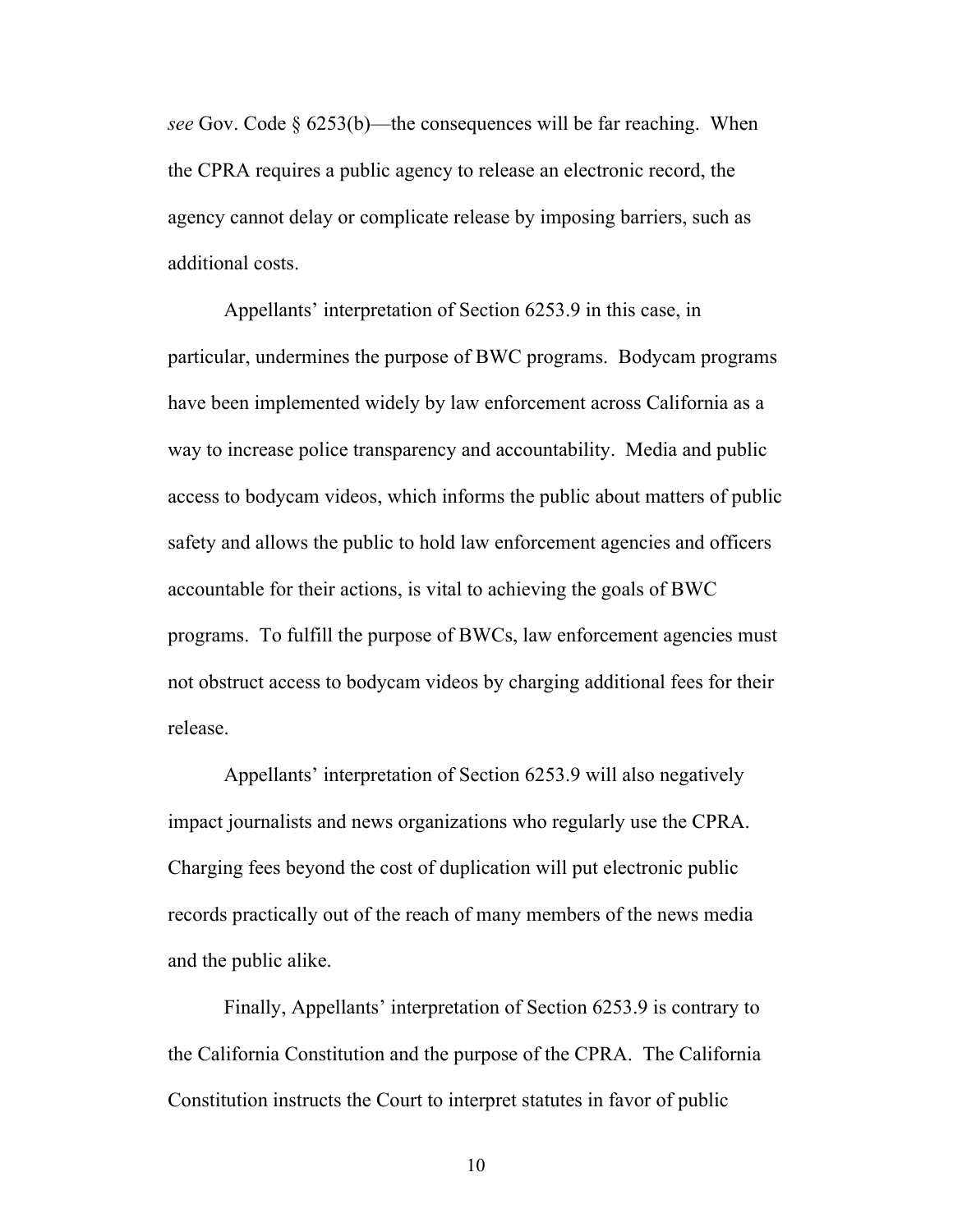access, in furtherance of the CPRA's purpose of allowing the public to hold the government accountable. Public agencies cannot impose fees for responding to CPRA requests for electronic records that are not permitted by the Act. Accordingly, this Court should affirm.

### **II. ARGUMENT**

#### **A. Public agencies are increasingly creating and maintaining electronic records.**

Both the CPRA and the California Constitution establish the public's right of access to information concerning the conduct of the people's business. (Gov. Code  $\S$  6250; Cal. Const., art. I,  $\S$  3, subd. (b)(1).) This right extends equally to paper and electronic records. (*See* Gov. Code § 6252(e) (defining "public records" as "any writing containing information relating to the conduct of the public's business prepared, owned, used, or retained by any state or local agency *regardless of physical form or characteristics*) (emphasis added); *id.* § 6252(g) (defining "writing" as "handwriting, typewriting, printing, photostating, photographing, photocopying, transmitting by electronic mail or facsimile, and every other means of recording upon any tangible thing any form of communication or representation, including letters, words, pictures, sounds, or symbols, or combinations thereof, and any record thereby created, regardless of the manner in which the record has been stored"); *see also City of San Jose v. Superior Court* (2017) 2 Cal.5th 608, 617.)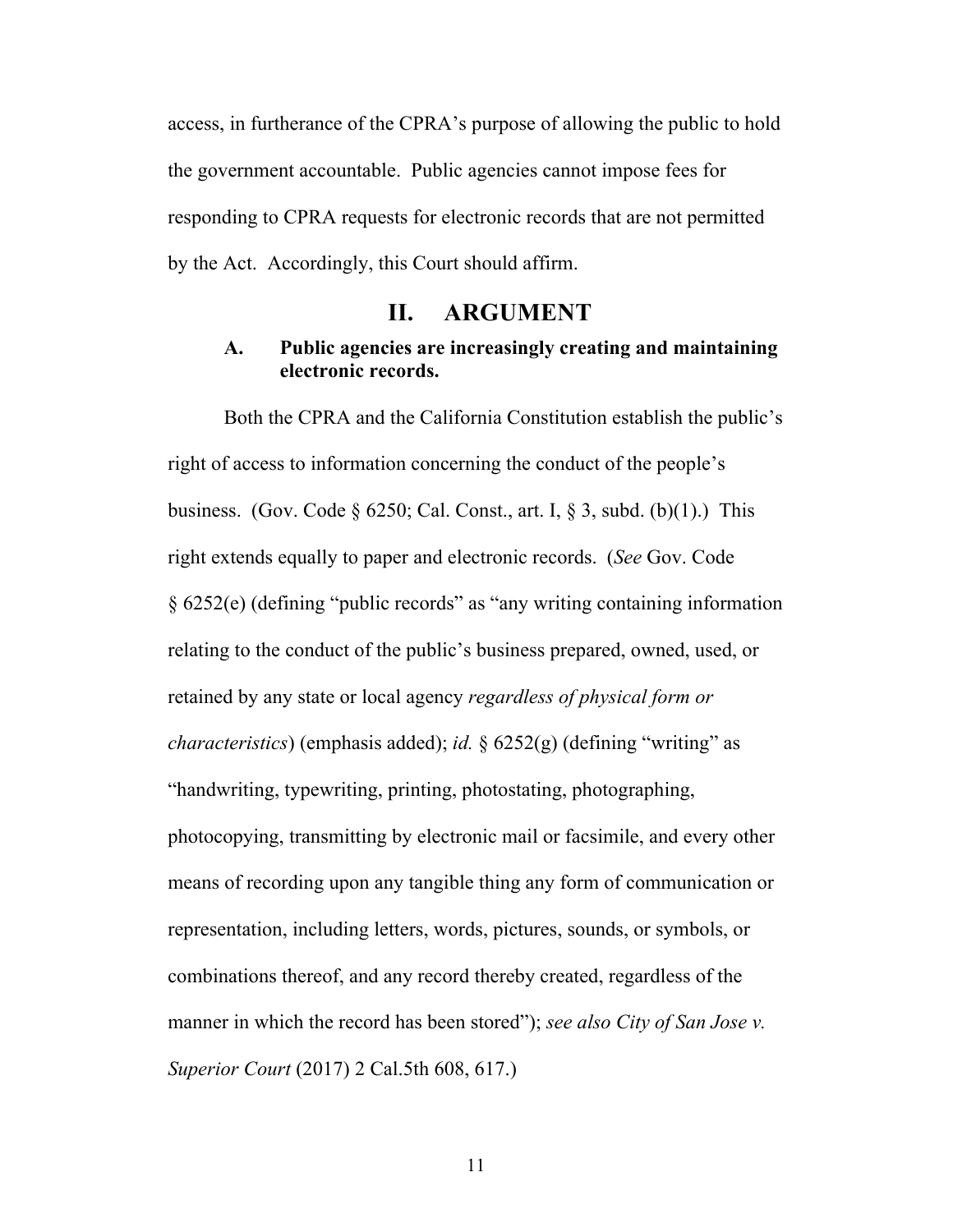The digitization of information has transformed industries across the globe, enabling unprecedented access to information worldwide. In fact, much of the innovation of the digital age originated in California. (Protin, et al., *Animated timeline shows how Silicon Valley became a \$2.8 trillion neighborhood*, Business Insider (May 30, 2017), available at https://perma.cc/7MRP-6AJ3.)

Public agencies have not been immune to the spread of digitization. New technologies have revolutionized how government agencies communicate and store information. As the California Records and Information Management ("CalRIM") Office states in its Electronic Records Guidebook for state agency records managers: "[T]oday's highly technical environment means that more records will be created and stored electronically." (CalRIM, *Electronic Records Guidebook* at p.1, available at https://perma.cc/2N4V-YP4C.) Public agencies now maintain "complex records such as data spreadsheets, geospatial files, and digital video" all in electronic format. (*Id.*) For example, California counties maintain digital repositories for property records. (See *Property Document*, Orange County Clerk Recorder, available at https://perma.cc/PVP6-G78V.) Similarly, state employee salary data is available electronically. (*See* Hennum, et al., City, county government salary database for the Sacramento CA region, Sacramento Bee (Aug. 17, 2016), available at https://perma.cc/5D4Q-RUJ7.) In addition, as email has displaced the telephone and paper mail,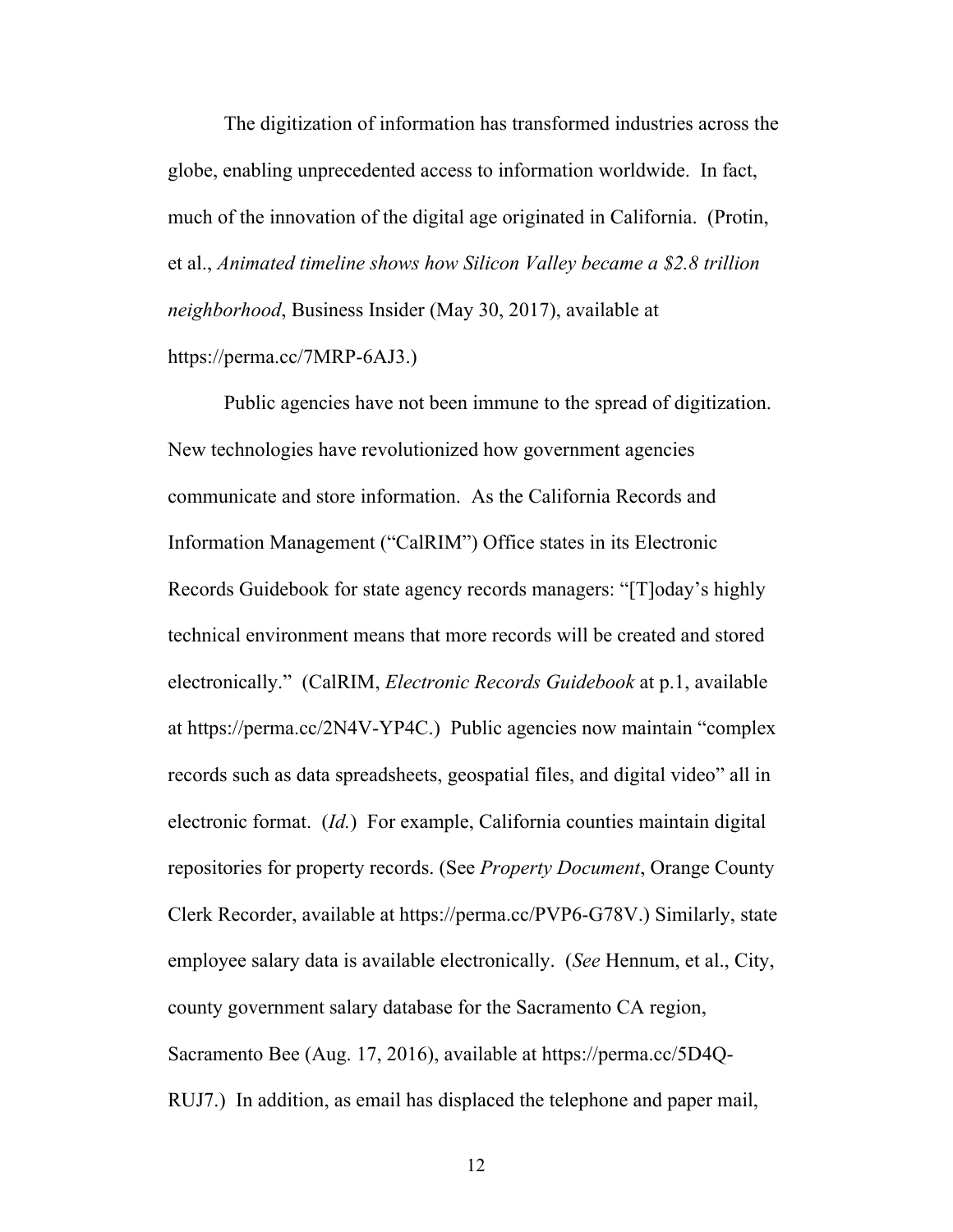public agencies' day-to-day communications are increasingly captured in electronic format, *see* CalRIM, *supra* at p.8) and most state agencies now "operate one or more social media accounts," creating additional public records. (*Id.* at p.14; *see also City of San Jose*, *supra*, 2 Cal.5th at 617–18 (discussing the changes to a "writing" by public agencies under the CPRA from 1968 to the present).)

Increasingly, as public agencies' records are maintained in electronic format, more and more CPRA requests, necessarily, will involve electronic records. Accordingly, if Section 6253.9 permits a public agency to charge a requester fees that exceed the cost of duplication when responding to a CPRA request for an electronic record if the agency redacts that record before it is released, as Appellants urge here, vast numbers of CPRA requests for all types of public records will soon be subject to significantly increased fees.

#### **B. Public access to BWC videos promotes transparency and public accountability.**

Law enforcement agencies have implemented bodycam programs across the country to ensure that law enforcement is accountable to the public. Because they further transparency and increase accountability of law enforcement, BWCs are becoming ubiquitous nationwide. California is on the forefront of BWC implementation; at least seventeen city police departments in California have implemented BWC use and policies—more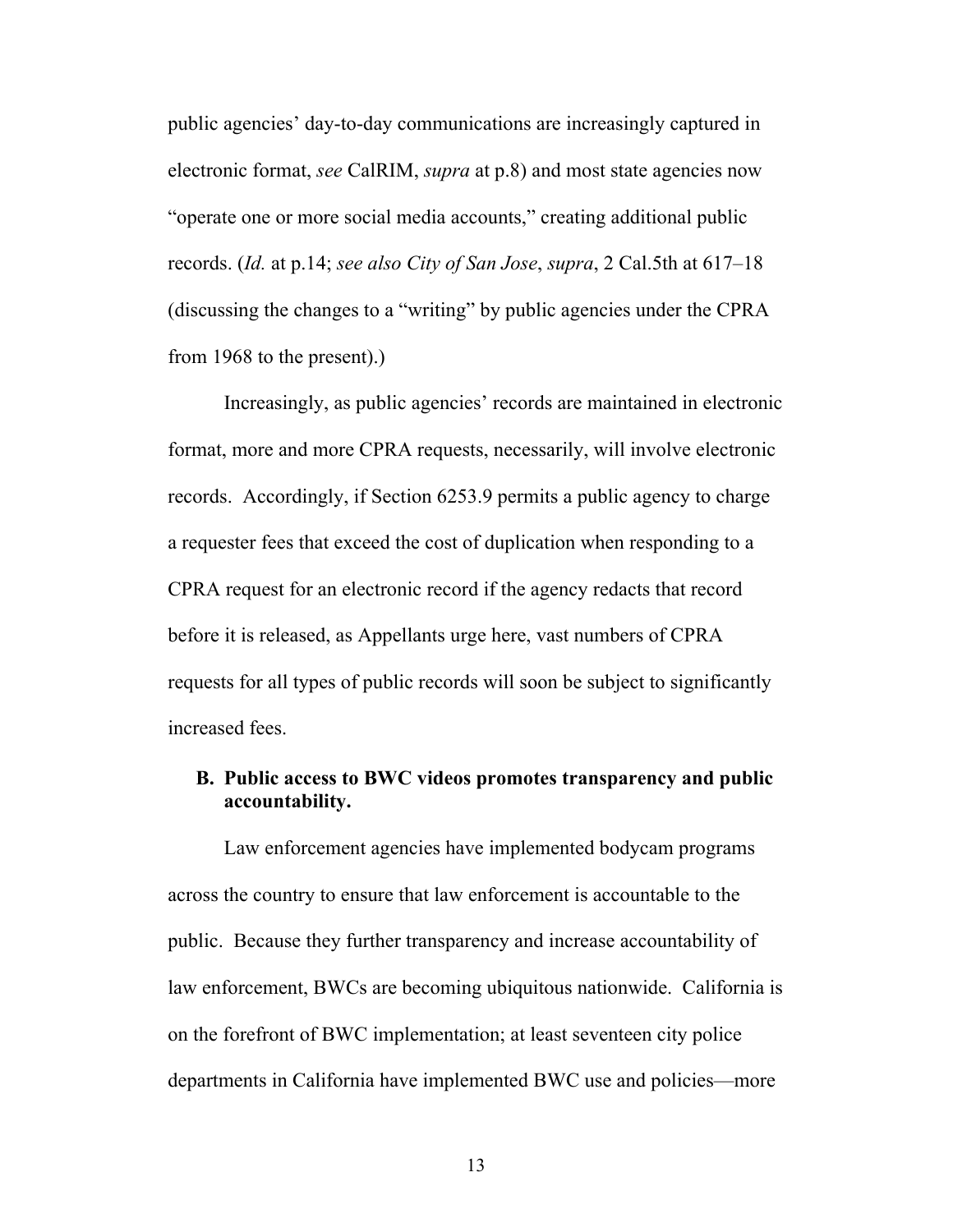than any other state. (*See Access to Body-Worn Camera Video*, Reporters Committee for Freedom of the Press, http://rcfp.org/bodycams.)

Footage from BWCs can increase public awareness of police conduct—both good and bad. Access to BWC footage provides the public with a more objective record, which enables greater understanding of law enforcement officers' interactions with members of the communities they serve. Often, these videos allow the public to see and understand the circumstances surrounding incidents where an officer uses force.

BWC footage has been at the center of the current public discussion surrounding police shootings of people of color. After the controversial death of teenager Michael Brown in Ferguson, Missouri, public concern prompted police departments across the country to implement BWC programs. (Sanburn, *The One Battle Michael Brown's Family Will Win*, Time (Nov. 25, 2014), available at https://perma.cc/TE2J-8N85.) And, since then, bodycam videos have been central to the public's understanding of a number of police shootings. (*See* Carrero, *Samuel DuBose Shooting: New Body Cam Video Shows Police Response*, NBC News (Jul. 20, 2015), available at https://perma.cc/PE9M-VJYU (presenting BWC footage of a University of Cincinnati police officer's fatal shooting of motorist Samuel DuBose, which contradicted the series events as described in the police report); Marusak & Washburn, *CMPD releases full video of fatal Keith Lamont Scott shooting*, Charlotte Observer (Oct. 4, 2016), available at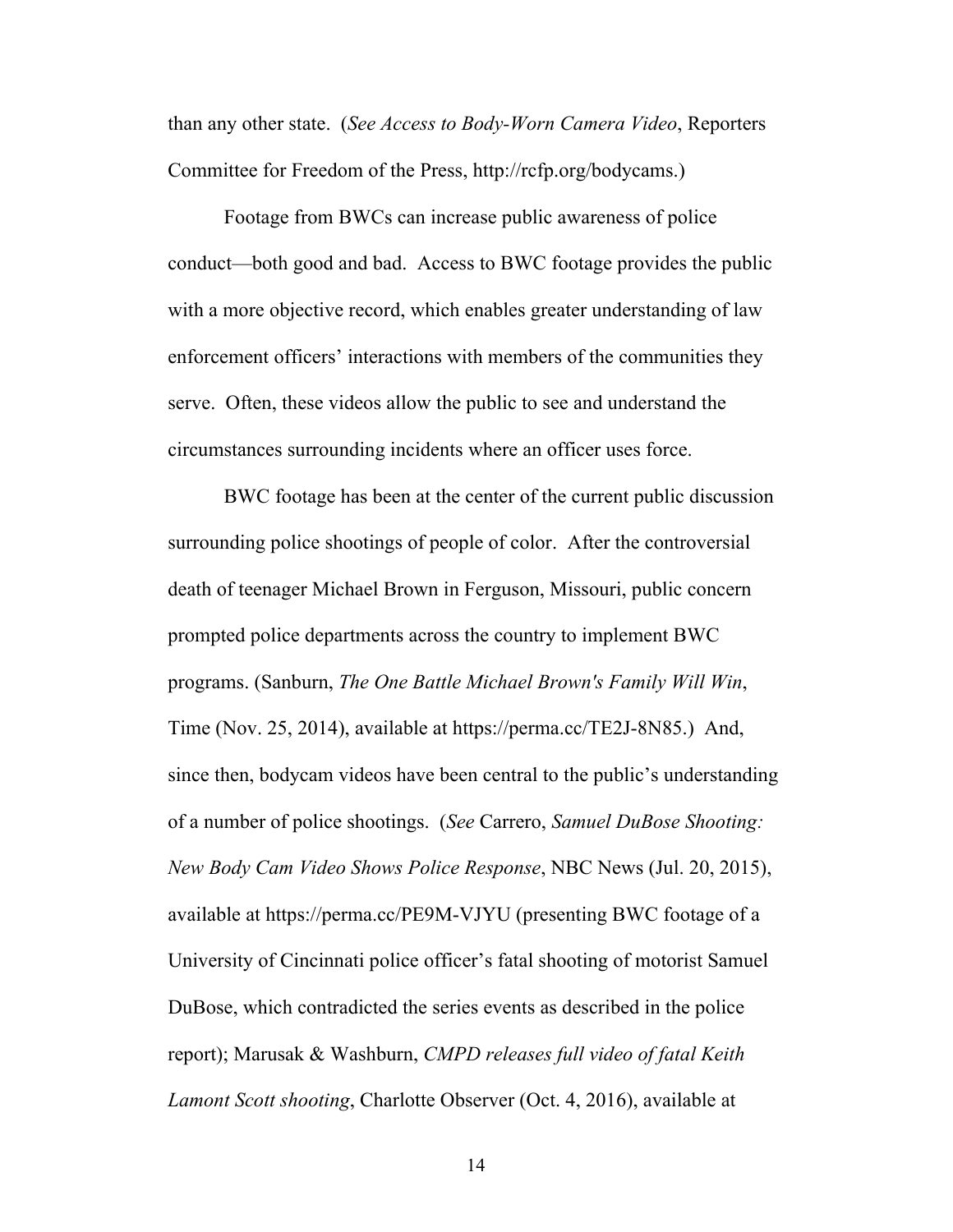https://perma.cc/P2UV-JPAY (discussing release of BWC footage of Keith Lamont Scott's death after he was shot by an officer.).)

The value of public access to BWC footage for accountability has been underscored by several disturbing incidents where footage from BWCs not only revealed officer misconduct, but contradicted police reports. For example, in 2016, footage from officer BWCs showed officers using unnecessary force on an Arizona man. (Winsor, *Arizona Man Claims Police Brutality After Body Camera Captures Officer Pushing Him to Ground*, ABC News (Dec. 30, 2016), available at https://perma.cc/657R-9KZY.) According to the police report, the man had advanced on the officers and continued to fight them despite being handcuffed. (*Id*.) The BWC captured a very different story; the footage showed that the officer instigated the incident, which resulted in the victim's hospitalization, without provocation. (*Id*.) More recently, BWC footage revealed an officer in Baltimore, Maryland, appearing to plant evidence at the scene of a drug arrest. (Marquez, *Body camera video allegedly shows Baltimore cop planting evidence*, CNN (July 20, 2017), available at https://perma.cc/F22S-JEK2.)

Bodycam videos have also helped to publicly vindicate police officers accused of misconduct. For example, in early 2017 a Fullerton, California police officer was accused of being vulgar and rude during an encounter with a member of the public. (Haire & Emery, *Body Cameras*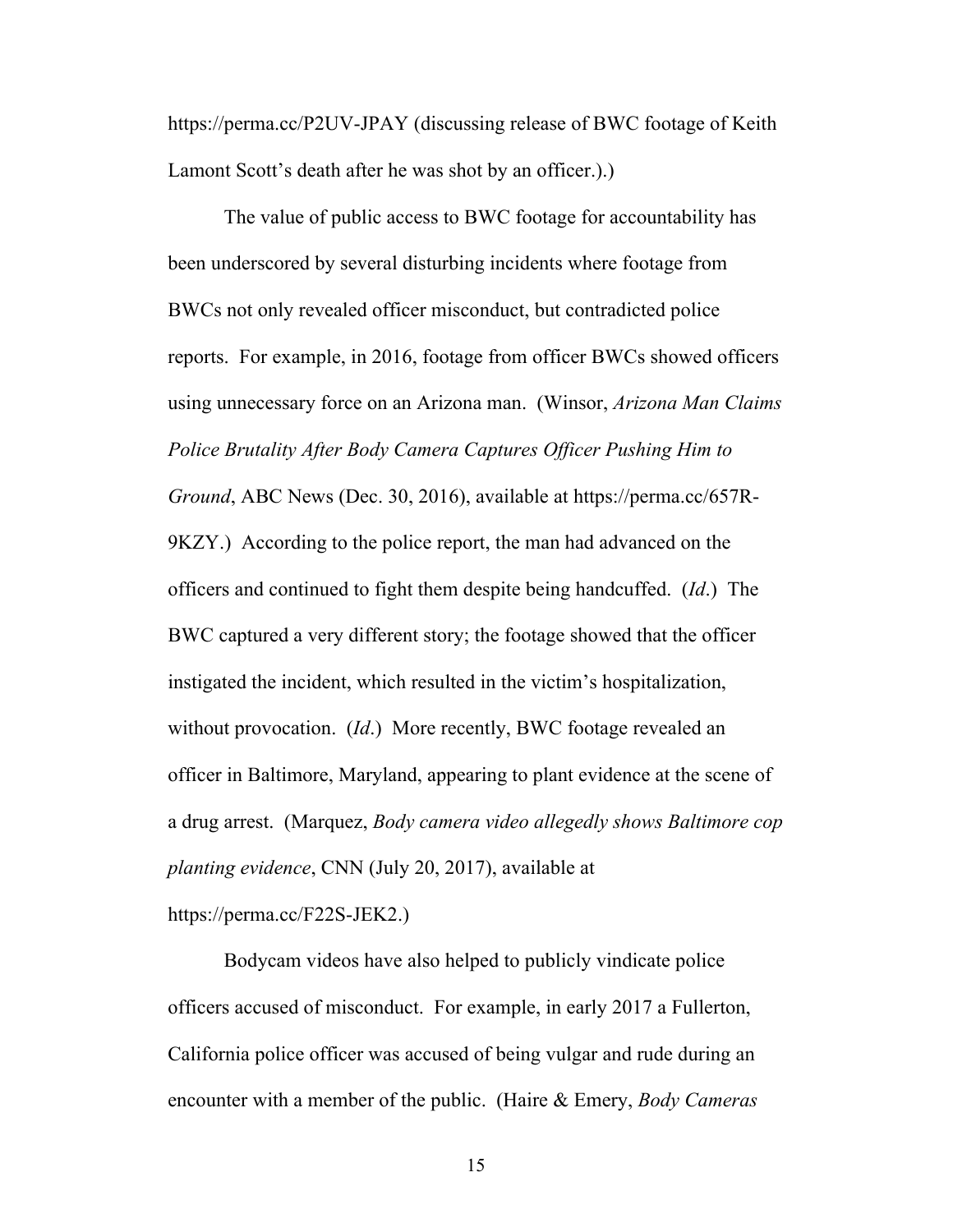*are becoming the norm in Southern California*, Orange County Register (Feb. 23, 2017), available at https://perma.cc/KAU4-SEHS.) BWC footage of the incident, however, revealed that the officer had done nothing wrong. (*Id*.)

In addition, because officers and members of the public know that BWCs are recording their interactions and that the footage is publicly accessible, bodycams may also have a positive effect on the behavior of police officers and members of the public. A recent study conducted by the University of Cambridge covering the use of BWCs by the police department in Rialto, California indicated that complaints against officers dropped 87% and officers' use of force dropped to 59% after BWCs were introduced to the department in 2012. (University of Cambridge, First scientific report shows police body-worn-cameras can prevent unacceptable use-of-force, (Dec. 23, 2014), available at https://perma.cc/K68R-P3G6; Carroll, *California police use of body cameras cuts violence and complaints*, Guardian (Nov. 4, 2013), available at https://perma.cc/2QUY-YKSK.)

The benefits of BWCs depend on the availability of bodycam footage to the press and the public. BWCs make the police more transparent and accountable to the public only when the public has access to the footage. Imposing barriers to the release of BWC footage, such as high costs, not only makes them practically inaccessible to the public in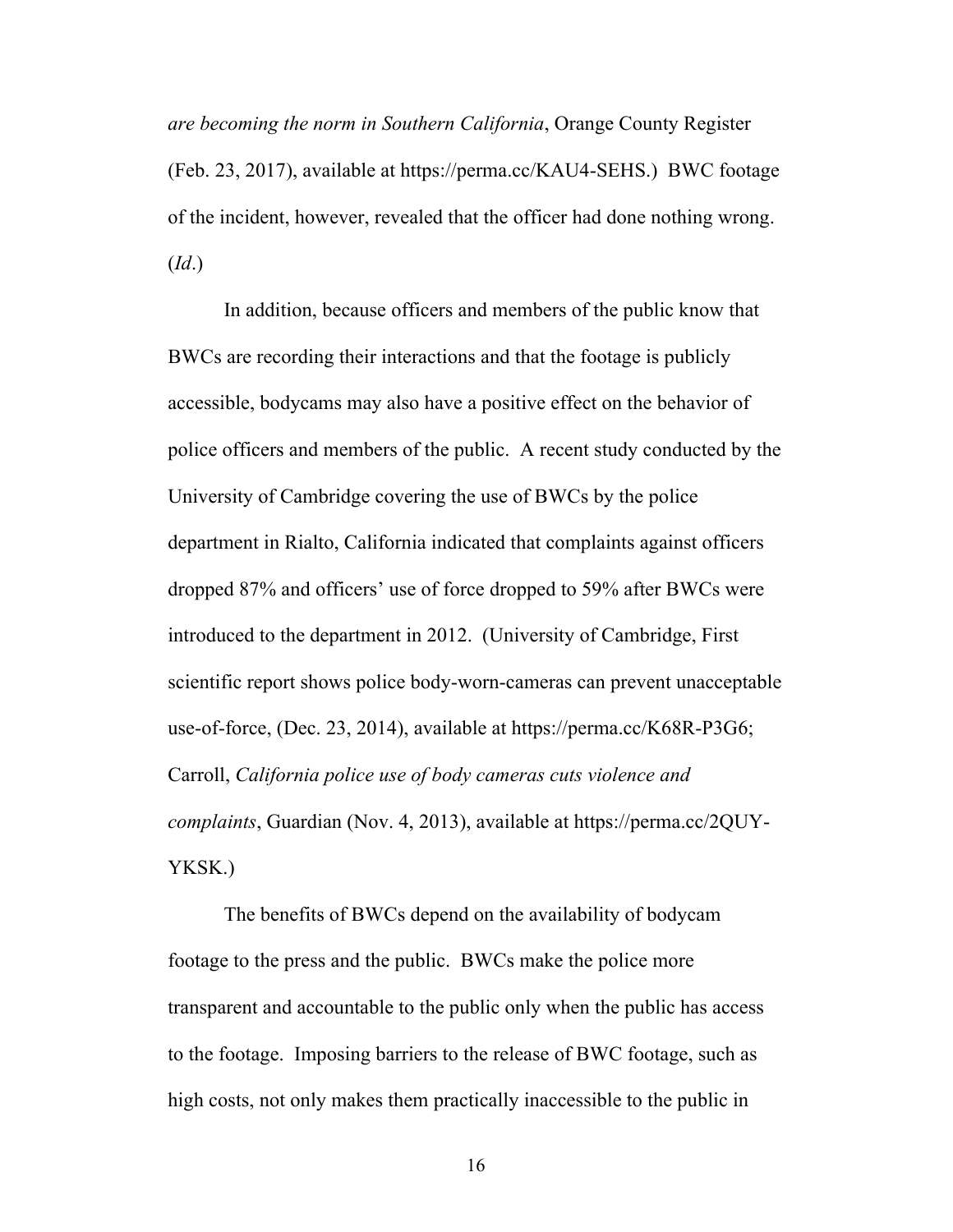many cases, it undermines the utility of bodycams as an objective source of information by making their release subject to manipulation. A public agency could voluntarily release certain BWC video at no cost when it believes public access to be in its benefit and simultaneously charge higher fees for public access to less flattering footage. The risk of such manipulation undermines public trust in BWC video. For these reasons, public agencies should not be permitted to unnecessarily obstruct access to BWC footage by charging requesters fees beyond the cost of duplication.

### **C. Charging fees beyond the cost of duplication will preclude many journalists and members of the public from accessing electronic public records.**

Under Appellants' interpretation of Section 6253.9, public agencies can charge requesters for any and all costs associated with producing an electronic public record any time the record must be redacted before it can be released. As a result, requesters would be able to access many, if not most, electronic records only after paying fees far beyond the direct cost of duplication. (*See N. Cty. Parents Org. v. Dep't of Educ.* (1994) 23 Cal.App.4th 144, 148 (holding that the "direct cost of duplication" does not include "the ancillary tasks necessarily associated with the retrieval, inspection and handling of the file from which the copy is extracted").) As a result, most members of the public, including the news media, would be unable as a practical matter to access important information about how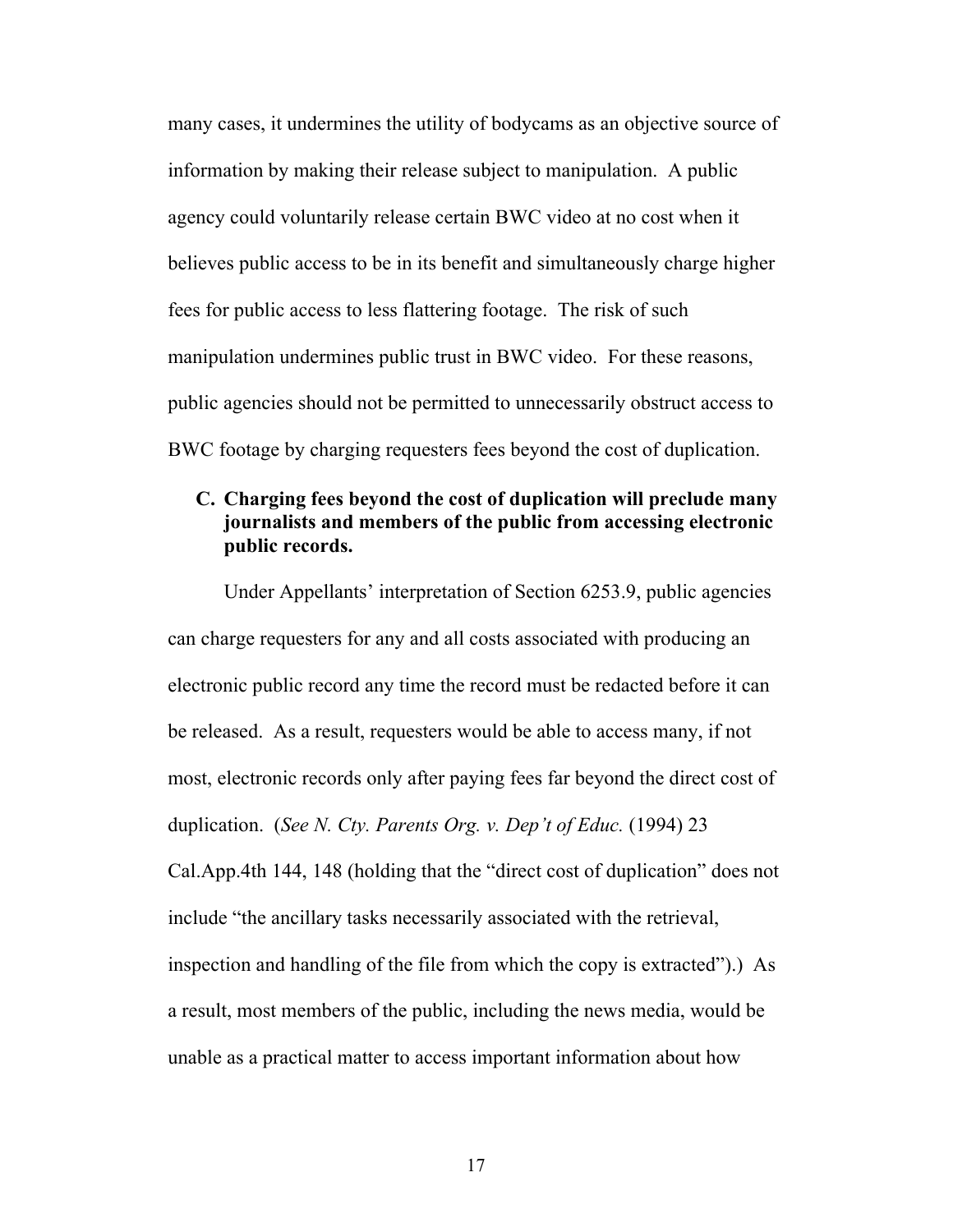public agencies conduct the people's business. (*See* Gov. Code, § 6250.) The barrier to access created by such fees is not permitted by the CPRA.

Charging thousands of dollars for copies of electronic records will put them beyond the practical reach of most members of the press and the public. Even larger news media organizations are unlikely to be able to routinely afford to pay high fees for public records. Particularly as newsrooms across the country, and their budgets, continue to shrink, established news organizations are unlikely to be willing to pay substantial fees for public records. (*See State of the News Media*, Pew Research (June 15, 2016), available at https://perma.cc/6QHH-B7UD; Doctor,

*Newsonomics: The halving of America's daily newsrooms,* NiemanLab (July 28, 2015) available at https://perma.cc/AZJ8-BFFJ.) Community newspapers and other local news outlets are especially unable to afford high costs for public records. (*See* Semuels, *Is There Hope for Local News?*, Atlantic (Nov. 10, 2014), available at https://perma.cc/WW33-87ZE; *see also* Ho, *Police rarely analyze, share racial data on stops*, San Francisco Gate (Aug. 19, 2014), available at https://perma.cc/E6JR-F9U9) (noting that the *San Francisco Chronicle* did not pay the \$1,820 that police officials said it would cost for five years of traffic stop data the *Chronicle*  requested under the CPRA.) And such fees are an even larger hurdle for freelance and independent journalists.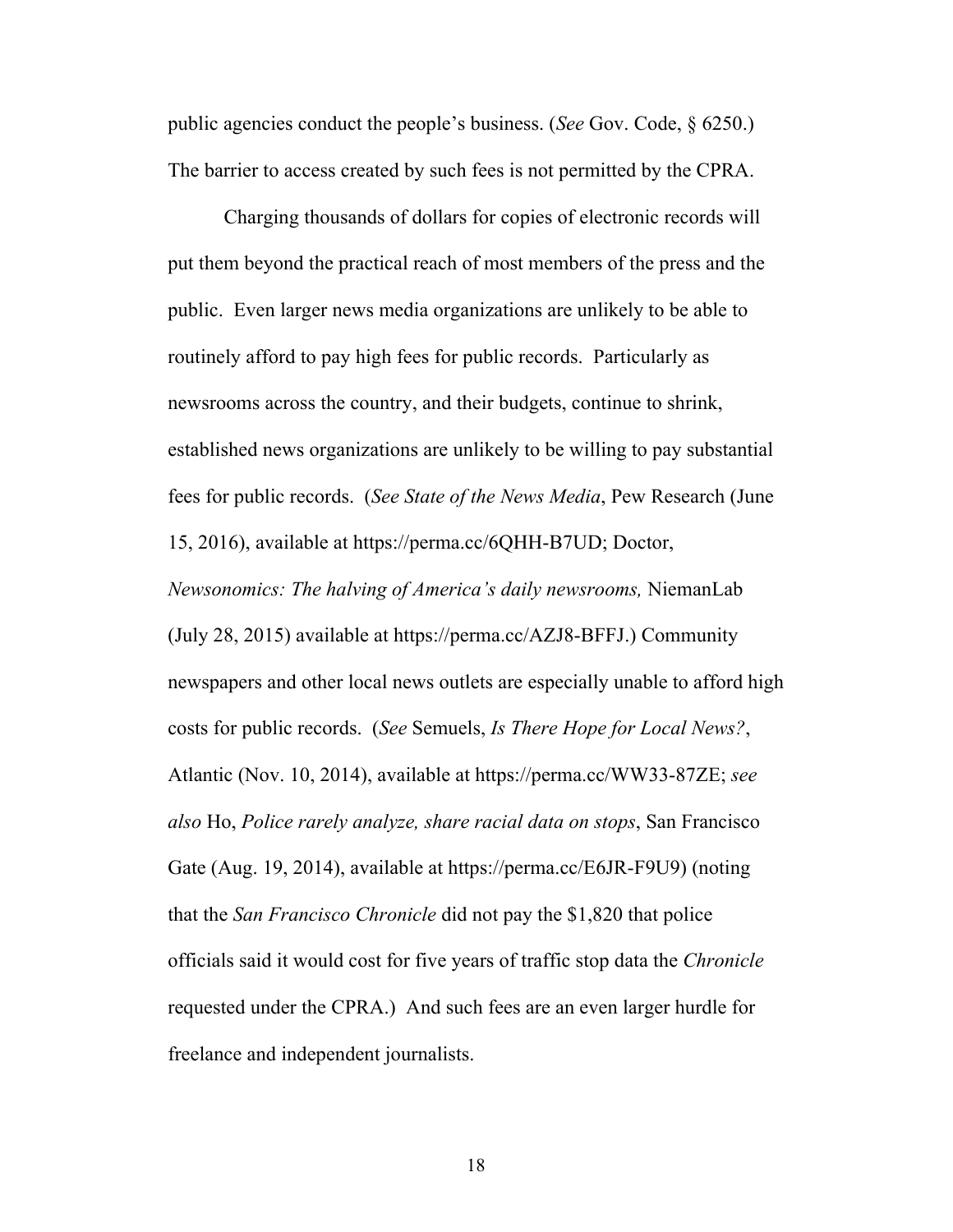When the press cannot access public records due to cost, it is the public that loses. The press is the primary conduit through which the public learns about government activities. (*See Grosjean v. American Press Co.* (1936) 297 U.S. 233, 250 (stating that an "untrammeled press [is] a vital source of public information"); *Mills v. Alabama* (1966) 384 U.S. 214, 219 (stating that "[t]he Constitution specifically selected the press . . . to play an important role in the discussion of public affairs"); *see also Richmond Newspapers, Inc. v. Virginia* (1980) 448 U.S. 555, 573 (noting that "[i]nstead of acquiring information about trials by firsthand observation or by word of mouth from those who attended, people now acquire it chiefly through the print and electronic media. In a sense, this validates the media claim of functioning as surrogates for the public.").) Fees that prevent the press from accessing public records under the CPRA cause the public to lose access to information necessary to ensure "the accountability of government to the public." (*See Register Div. of Freedom Newspapers Inc. v. County of Orange* (1984) 158 Cal.App.3d 893, 901 (*Register Div. of Freedom Newspapers*); *see also CBS, Inc. v. Block* (1986) 42 Cal.3d 646, 651–52 (*CBS*) (stating that "[i]n order to verify [government] accountability, individuals must have access to government files").)

Access to public records by the news media—and therefore by the public—is especially important when it comes to law enforcement activity. As the California Supreme Court has explained, "Newspapers have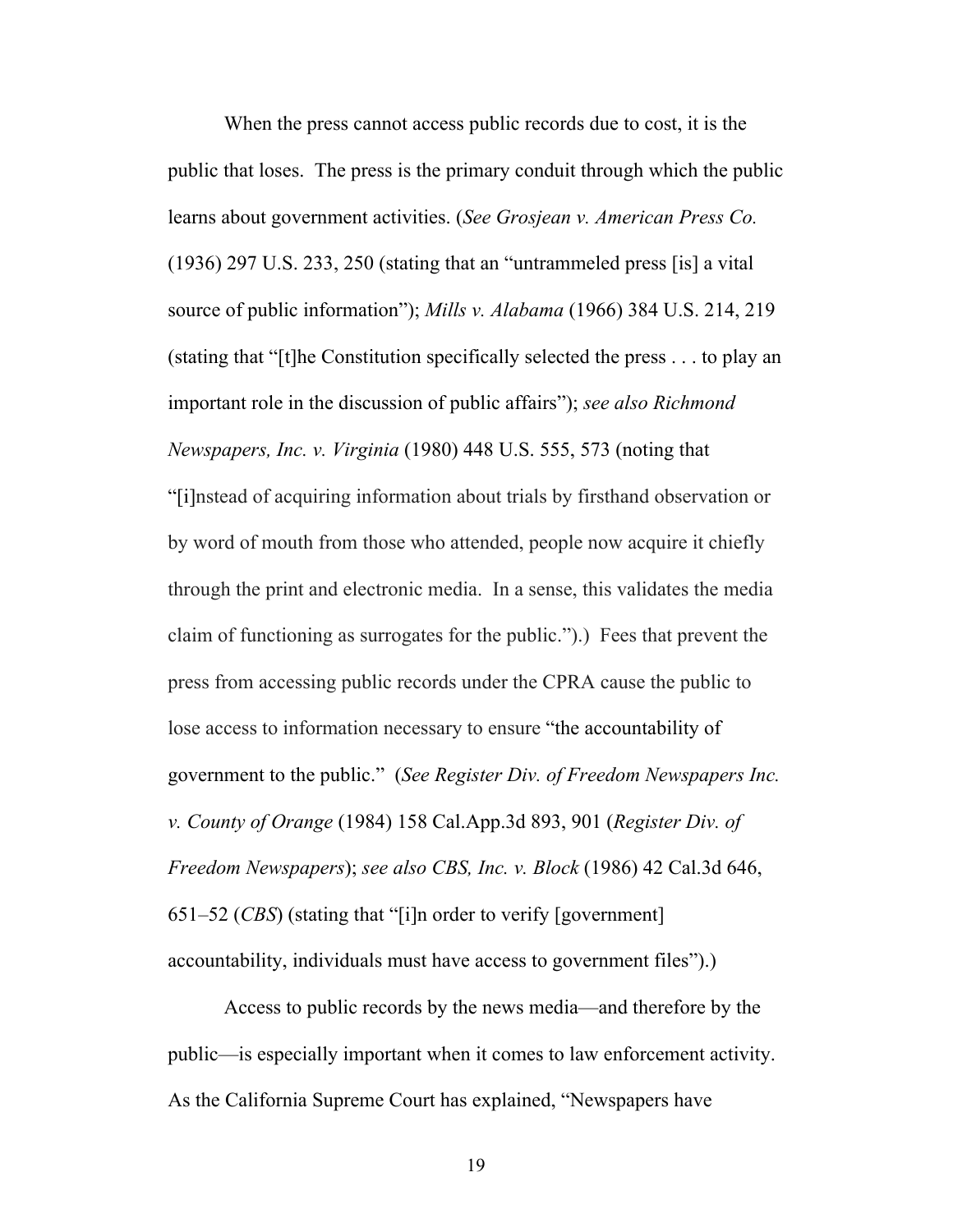traditionally reported arrests or other incidents involving suspected criminal activity, and courts have universally concluded that such events are newsworthy matters of which the public has the right to be informed." (*Kapellas v. Kofman* (1969) 1 Cal.3d 20, 38; *see also Long Beach Police Officers Ass'n v. City of Long Beach* (2014) 59 Cal. 4th 59, 73–74, 75 (holding that identities of officers involved in shootings while on duty are not categorically exempt from disclosure under CPRA, and noting that the public has a strong interest in information concerning officer-involved shootings).)

There are numerous instances where powerful, important news stories about law enforcement have been possible only because of journalists' access to electronic records. For example, in 2014, the *Los Angeles Times* "obtained computerized crime data for more than 94,000 incidents recorded by the Los Angeles Police Department in the year ending Sept. 30, 2013" through the CPRA. (Poston & Rubin, *LAPD's Misclassified Incidents: How We Reported This Story*, L.A. Times (Aug. 9, 2014), available at http://lat.ms/1ul6ucf.) As a result, the *Times* could report that the LAPD had misclassified over 1,000 violent crimes over a one-year period between 2012 and 2013, resulting in inaccurate information being presented to the public regarding the crime rate in Los Angeles. (Poston & Rubin, *LAPD Misclassified Nearly 1,200 Violent Crimes as*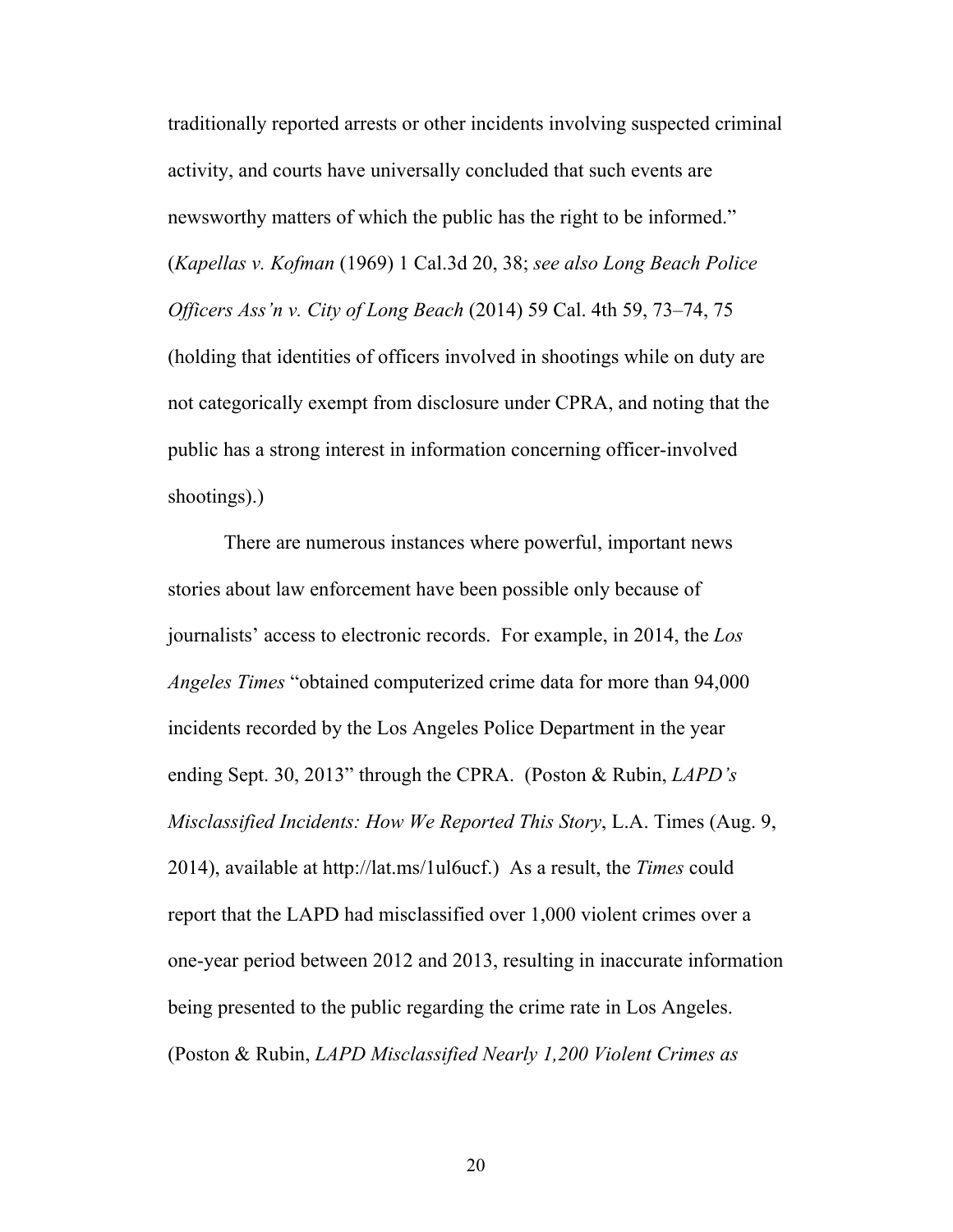*Minor Offenses*, L.A. Times (Aug. 9, 2014), available at http://lat.ms/1lT9MBW.)

The *Times* later expanded the scope of its investigation, eventually reporting that the LAPD had "misclassified an estimated 14,000 serious assaults as minor offenses in a recent eight-year period, artificially lowering the city's crime levels." (Poston, et al., *LAPD underreported serious assaults, skewing crime stats for 8 years*, L.A. Times (Oct. 15, 2015), available at http://lat.ms/1k7rbau.) The *Times'* reporting prompted an inspector general's audit of LAPD crime reports that revealed that the LAPD had misclassified tens of thousands of aggravated assaults as minor incidents from 2008 to 2014. (Poston & Rubin, *LAPD Misclassified More Than 25,000 Serious Crimes as Minor, Audit Finds*, L.A. Times (Dec. 5, 2015), available at http://lat.ms/1XS9XL3.)

Without access to electronic public records, the *Times* may never have been able to report this important story, and the public would have been left in the dark about the LAPD's misclassification errors. Allowing public agencies to charge fees, beyond the direct cost of duplication, for access to electronic public records concerning law enforcement, such as the records used by the *Times* to report on crime classification or the BWC videos sought by Respondent, prevents the press from accessing to such records, to the detriment to the public's right to know.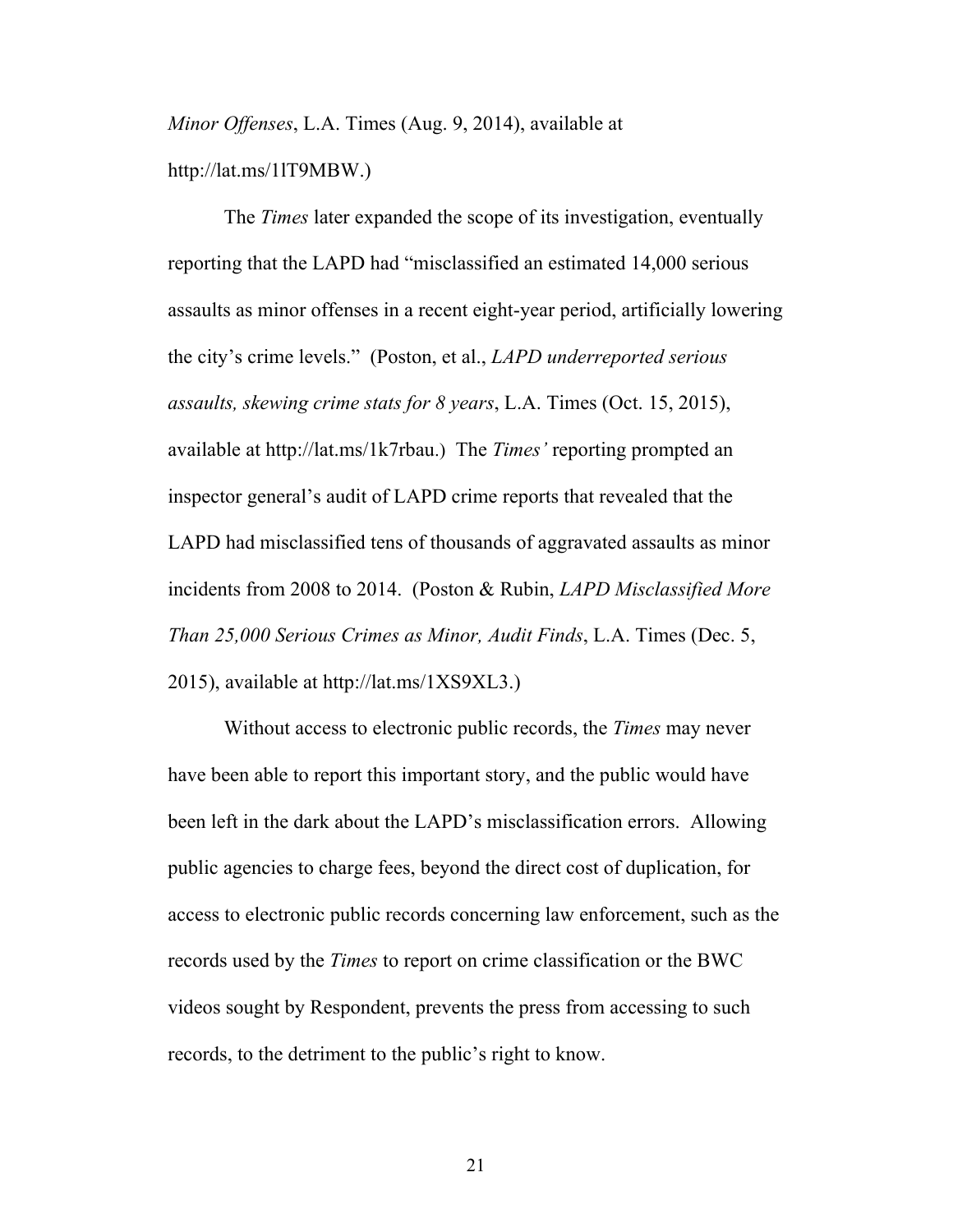#### **D. Charging fees beyond the cost of duplication is contrary to the California Constitution and the purpose of the CPRA.**

Appellants' interpretation of Section 6253.9 would leave most requesters unable to pay the costs necessary to access most electronic records. (*See supra* Section I.C.) Such a result is antithetical to California Constitution and the purpose of the CPRA.

The California Constitution declares that "[t]he people have the right to access information concerning the conduct of the people's business . . . ." (Cal. Const., art. I, § 3 (stating that "access to information concerning the conduct of the people's business is a fundamental and necessary right of every person in this state".) Californians have long recognized that "[o]penness in government is essential to the functioning of a democracy," and that "[a]ccess to public records "'permits checks against the arbitrary exercise of official power and secrecy in the political process.'" (*Int'l Fed'n of Prof'l & Tech. Eng'rs, Local 21, AFL-CIO v. Superior Court* (2007) 42 Cal.4th 319, 328, 329 (quoting *CBS*, *supra*, 42 Cal.3d at 651).) Thus, the CPRA is a powerful mechanism for ensuring "the accountability of government to the public." (*Register Div. of Freedom Newspapers*, *supra*, 158 Cal.App.3d at p.901.)

For this reason, the California Constitution provides that statutes, including the CPRA, must be "broadly construed" in favor of public access. (Cal. Const., art. I,  $\S$  3, subd. (b)(2).) Yet, contrary to this constitutional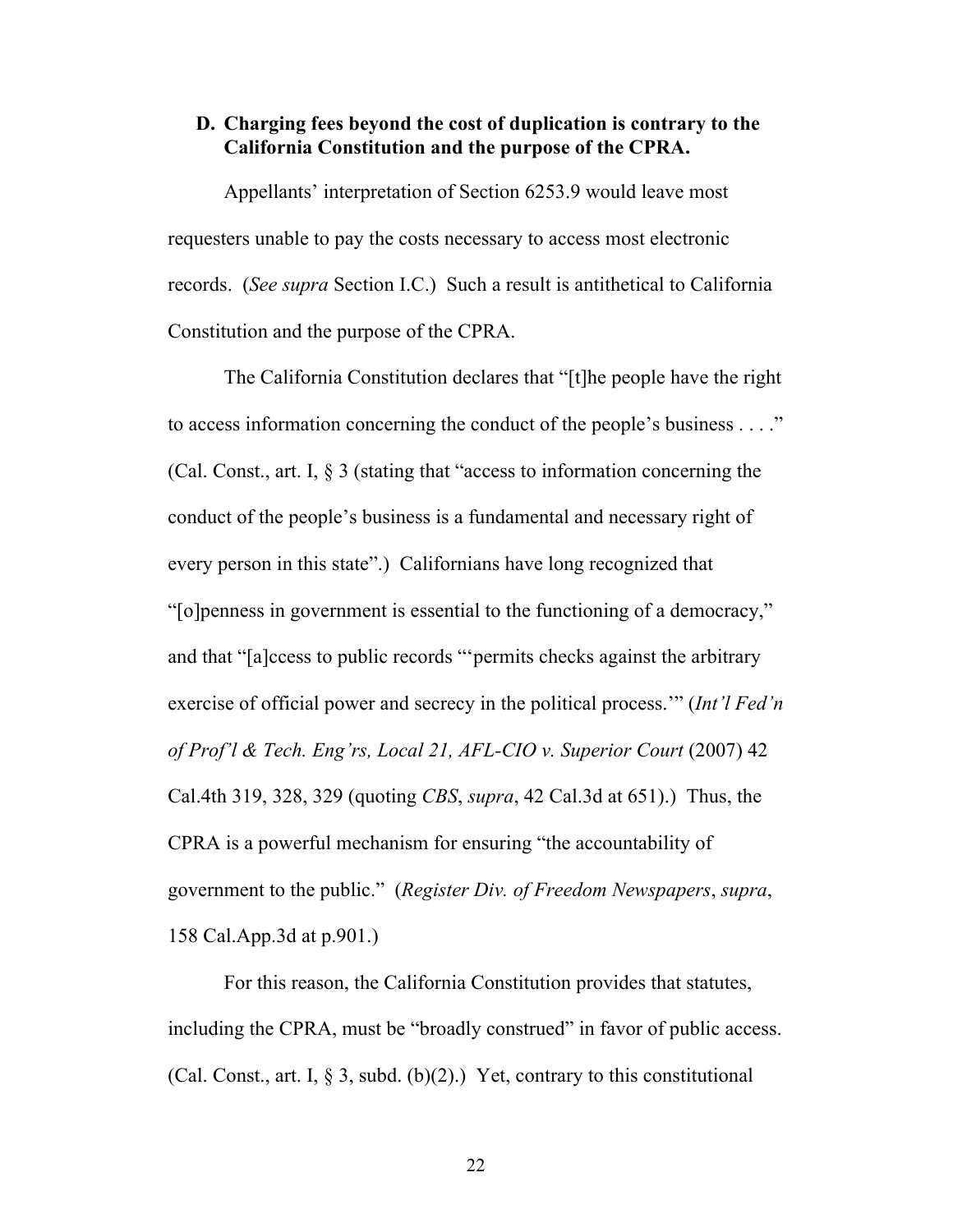mandate, Appellants ask this Court to construe the CPRA to limit the right of access. Under Appellants' interpretation of Section 6253.9, public agencies could charge fees beyond the cost of duplication for *any* electronic records, not just BWC videos, any time the records must be redacted before they can be released. Such an interpretation imposes a barrier to access to all electronic records, contrary to the California Constitution and purpose of the CPRA.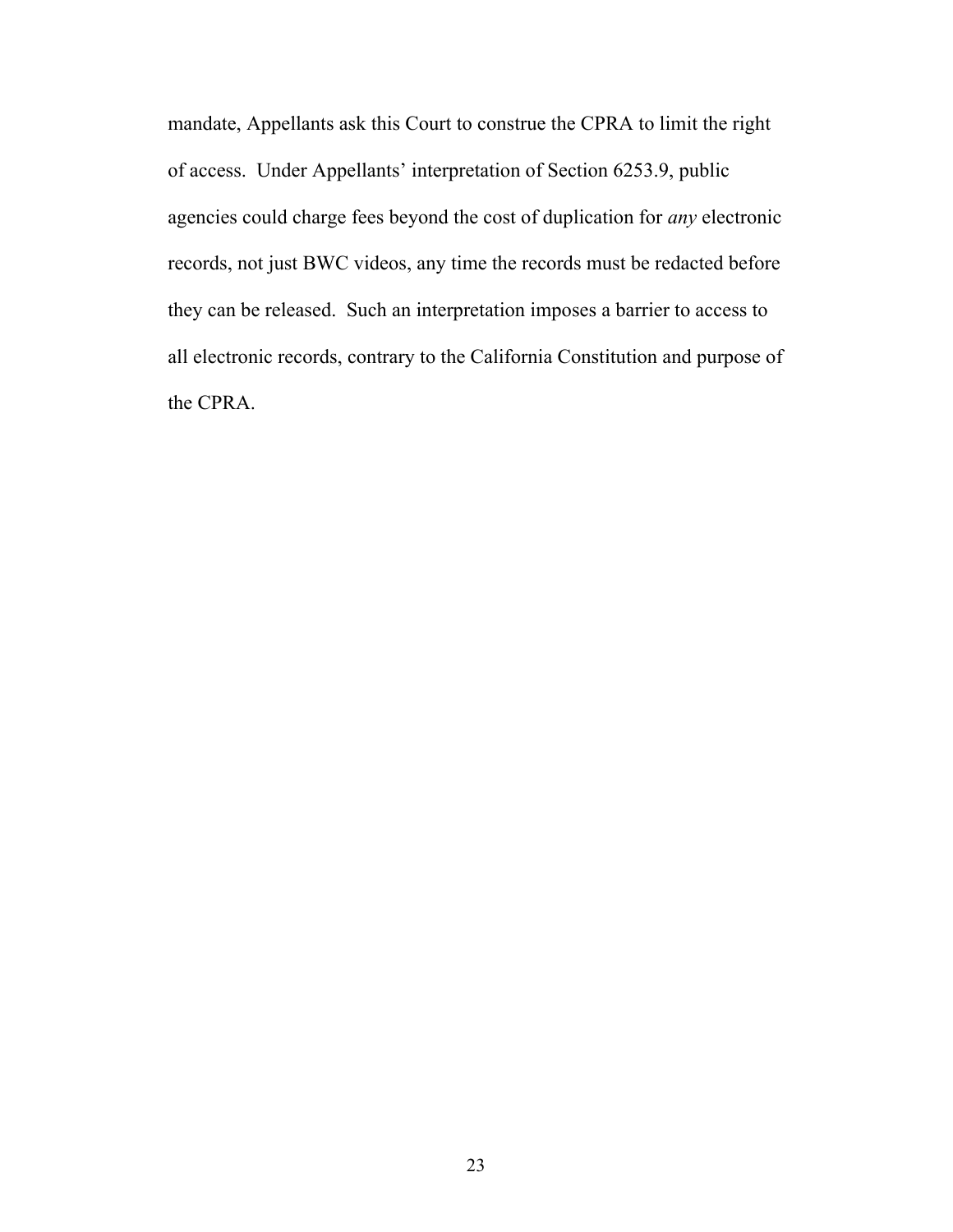## **III. CONCLUSION**

For the reasons set forth above, this Court should affirm the decision

of the Alameda Superior Court.

/s/ *Katie Townsend*

Katie Townsend (SBN254321) REPORTERS COMMITTEE FOR FREEDOM OF THE PRESS 1156  $15<sup>th</sup>$  Street NW, Suite 1250 Washington, DC 20005 Telephone: (202) 795-9303 Facsimile: (202) 795-9310 ktownsend@rcfp.org *Counsel of Record*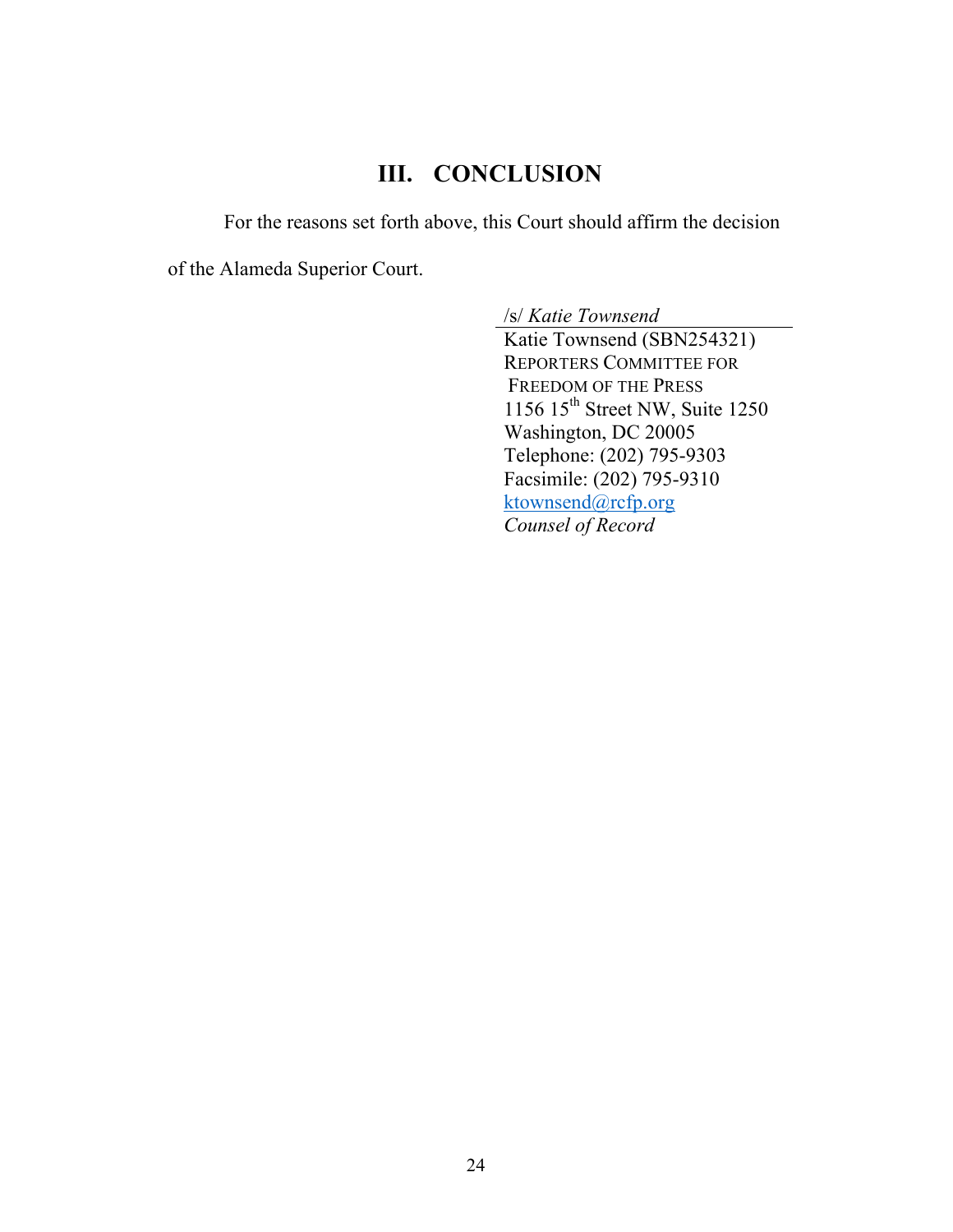## **CERTIFICATE OF WORD COUNT**

Pursuant to Rule 8.204(c) of the California Rules of Court, I hereby certify that the attached *amicus curiae* brief was produced using 13-point Roman type, including footnotes, and contains 3,193 words. I have relied on the word count function of the Microsoft Word word-processing program used to prepare this brief.

Dated: July 31, 2017 /s/ *Katie Townsend* 

*Counsel of Record*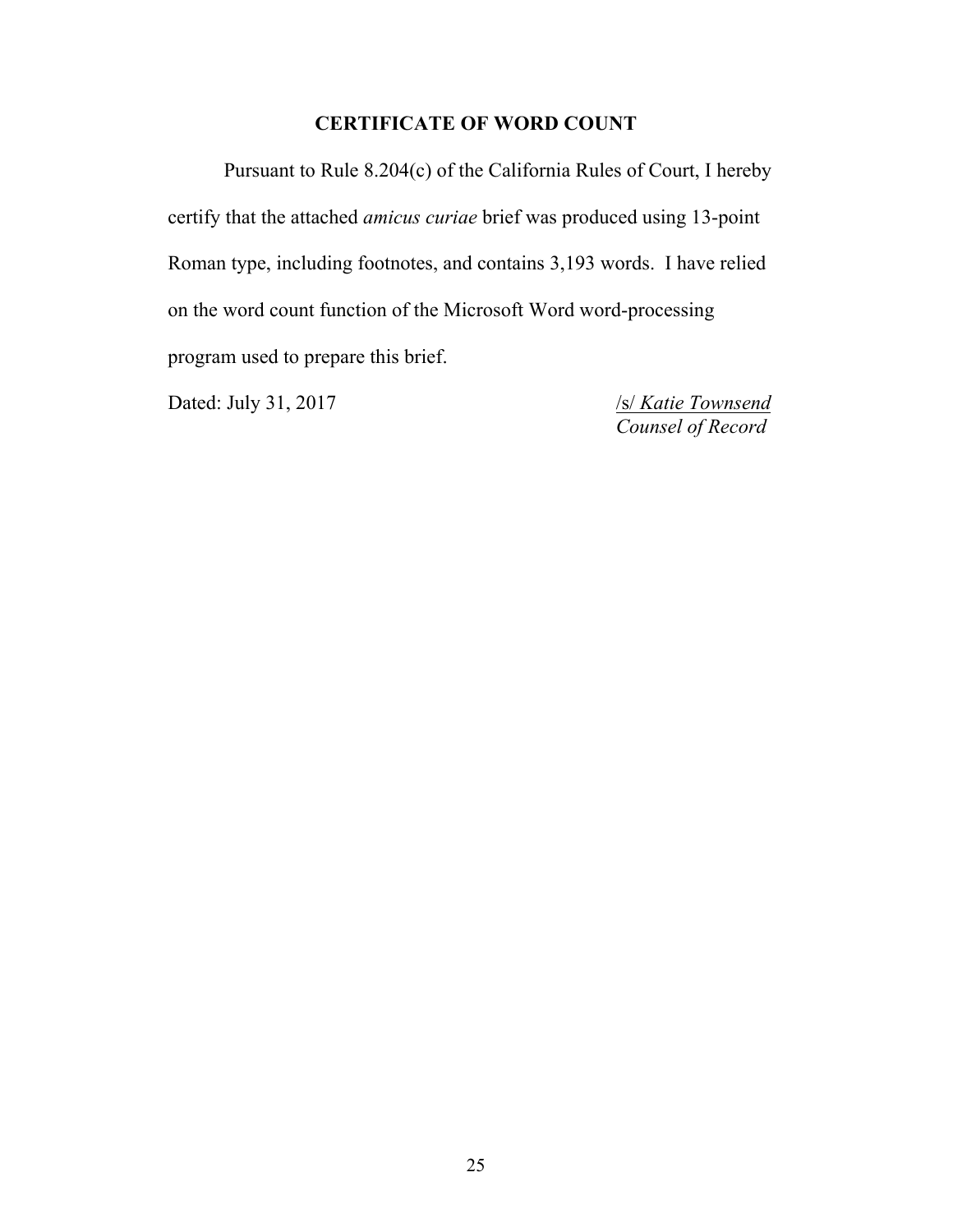#### **PROOF OF SERVICE**

I, Rachael L. Jones, do hereby affirm that I am, and was at the time of service mentioned hereafter, at least 18 years of age and not a party to the above-captioned action. My business address is  $1156 \, 15^{th}$  St. NW, Suite 1250, Washington, DC 20005. I am a citizen of the United States and am employed in Washington, District of Columbia.

On July 31, 2017, I served the foregoing documents: **Application for Leave to File** *Amici Curiae* **Brief and** *Amici Curiae* **Brief of the Reporters Committee for Freedom of the Press and Seven Media Organizations in Support of Respondent National Lawyers Guild, San Francisco Bay Area Chapter** as follows:

**[x] UNITED STATES MAIL**: On July 31, 2017, I enclosed a true and correct copy of said document in an envelope with postage fully paid for deposit in the United States Postal Service.

I placed such envelope(s) with postage thereon fully prepaid for deposit in the United States Mail following our ordinary business practices, for collection and processing correspondence for mailing with the United States Postal Services, addressed as set forth below:

Amitai Schwartz Law Offices of Amitai Schwartz 2000 Powell Street, Ste. 1286 Emeryville, CA 94608

*Attorney for Plaintiff and Respondent National Lawyers Guild, San Francisco Bay Area Chapter*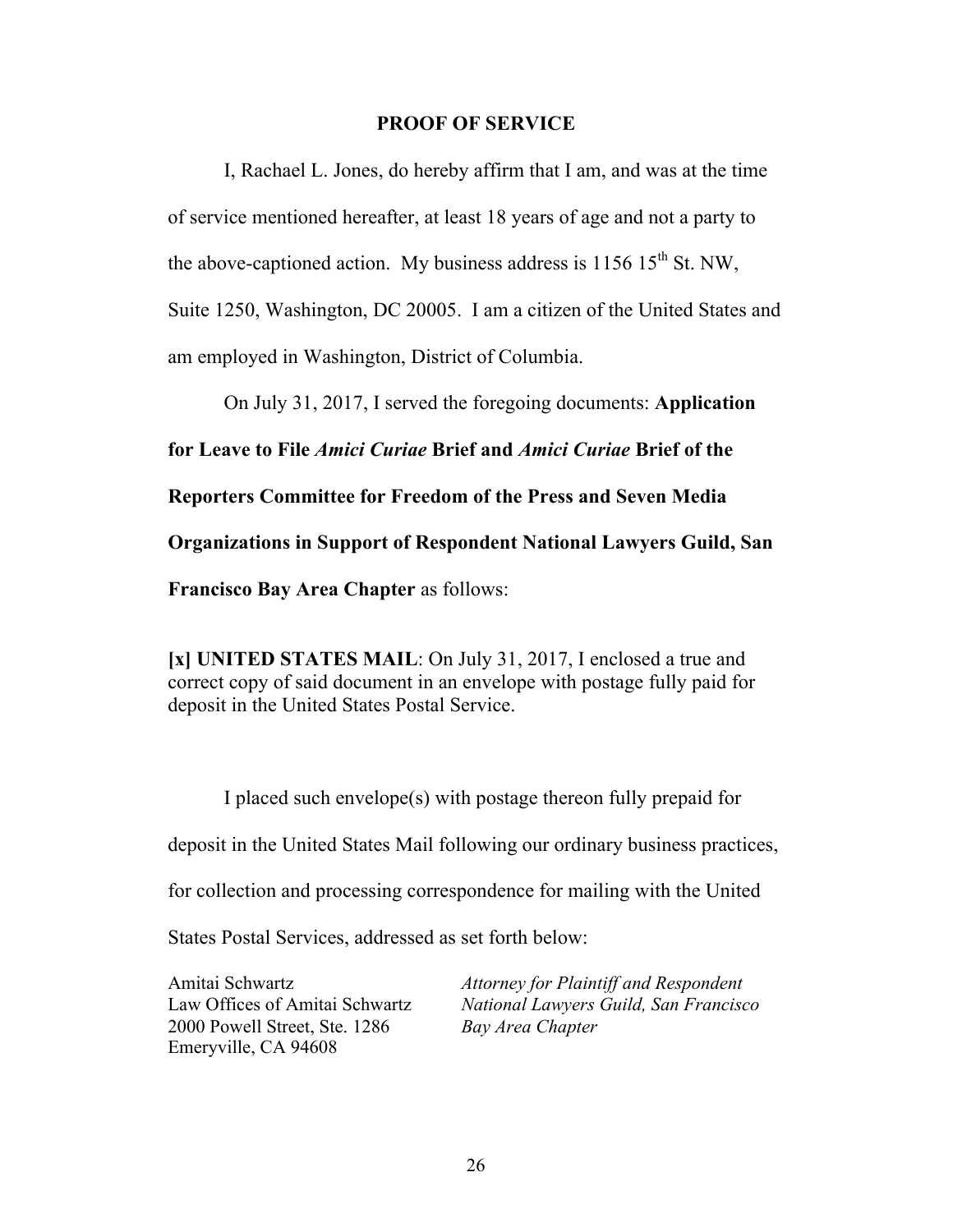Alan L. Schlosser American Civil Liberties Union Foundation of Northern California, Inc. 39 Drumm Street San Francisco, CA 94111

*Attorney for Plaintiff and Respondent National Lawyers Guild, San Francisco Bay Area Chapter* 

Michael S. Lawson, City Attorney Justin Nishioka, Assistant City Attorney 777 B street, 4th floor Hayward, CA 94541-5007

*Attorneys for Defendant and Appellant City of Hayward, Adam D. Perez, and Diane Urban* 

I declare under penalty of perjury under the laws of the State of

California and the United States of America that the above is true and

correct.

| Executed on the 31st of July 2017, at Washington <del>, D</del> C. |  |
|--------------------------------------------------------------------|--|
|                                                                    |  |
|                                                                    |  |
| Rachael L. Jones                                                   |  |
|                                                                    |  |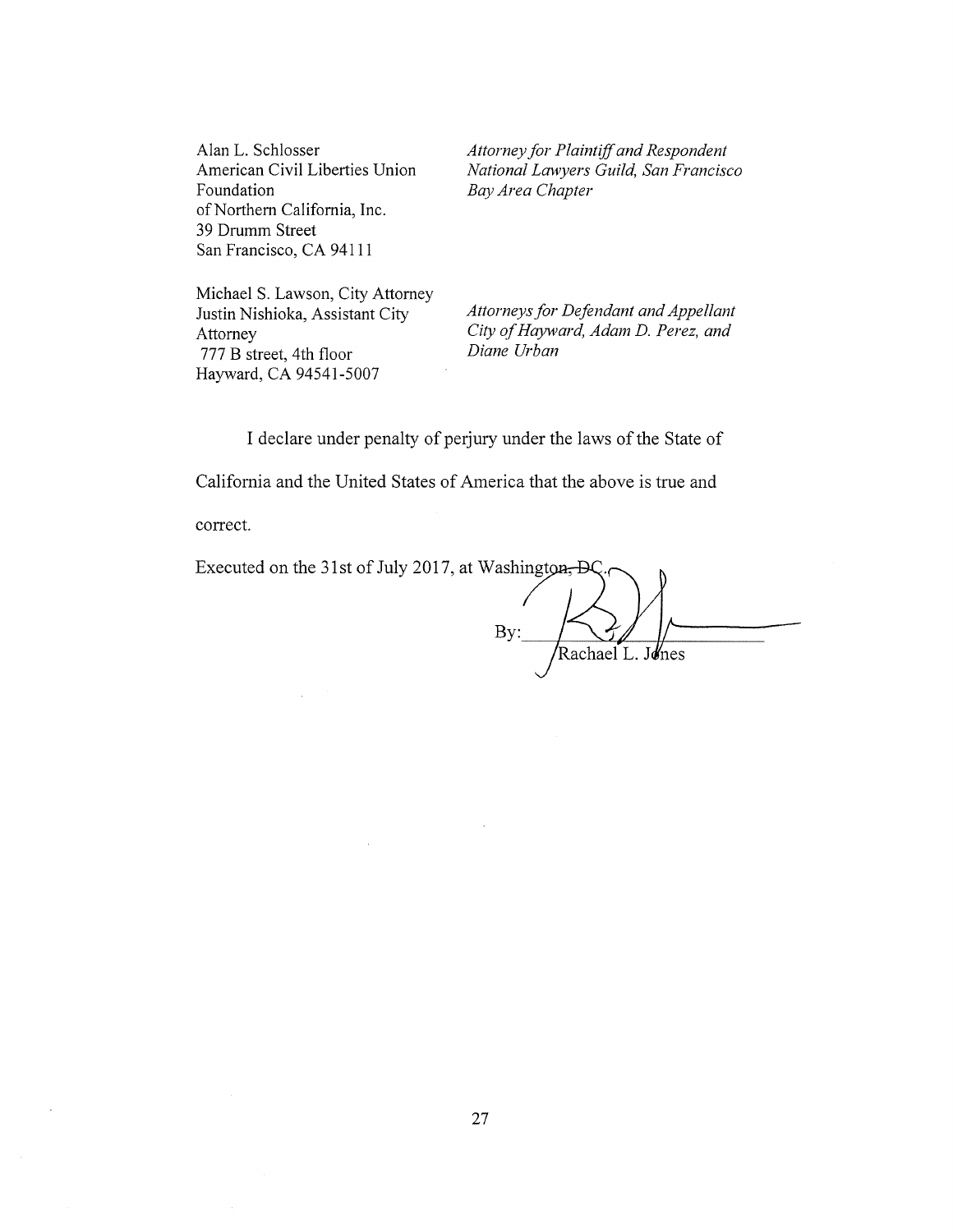#### **APPENDIX A: DESCRIPTION OF AMICI**

The **Reporters Committee for Freedom of the Press** is an unincorporated association of reporters and editors that works to defend the First Amendment rights and freedom of information interests of the news media. The Reporters Committee has provided assistance and research in First Amendment and Freedom of Information Act litigation since 1970.

The **California News Publishers Association ("CNPA"**) is a nonprofit trade association representing the interests of over 1300 daily, weekly and student newspapers and news websites throughout California.

**Californians Aware** is a nonpartisan nonprofit corporation organized under the laws of California and eligible for tax exempt contributions as a 501(c)(3) charity pursuant to the Internal Revenue Code. Its mission is to foster the improvement of, compliance with and public understanding and use of, the California Public Records Act and other guarantees of the public's rights to find out what citizens need to know to be truly self-governing, and to share what they know and believe without fear or loss.

The **Center for Investigative Reporting (CIR)** believes journalism that moves citizens to action is an essential pillar of democracy. Since 1977, CIR has relentlessly pursued and revealed injustices that otherwise would remain hidden from the public eye. Today, we're upholding this legacy and looking forward, working at the forefront of journalistic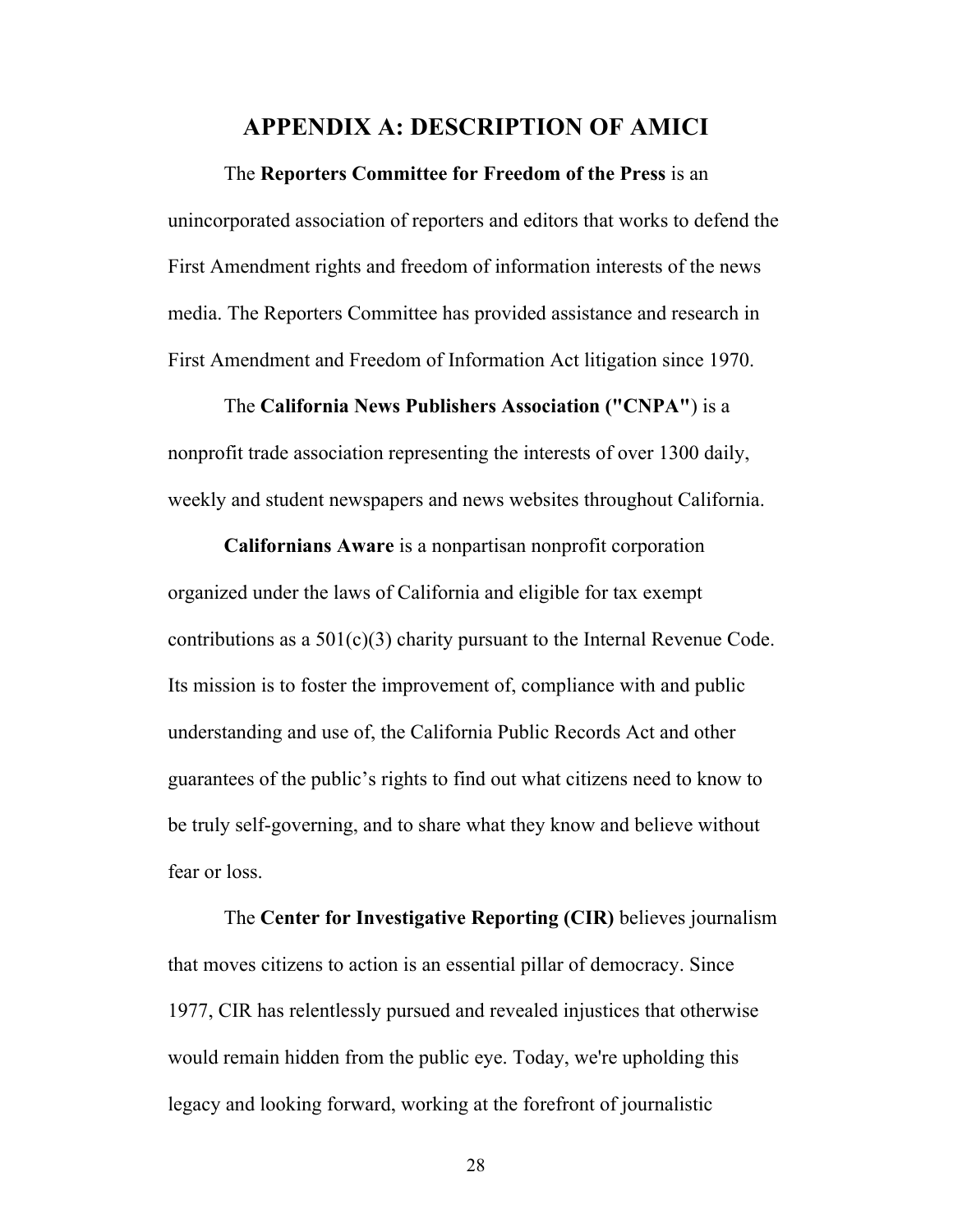innovation to produce important stories that make a difference and engage you, our audience, across the aisle, coast to coast and worldwide.

**First Amendment Coalition** is a nonprofit public interest organization dedicated to defending free speech, free press and open government rights in order to make government, at all levels, more accountable to the people. The Coalition's mission assumes that government transparency and an informed electorate are essential to a selfgoverning democracy. To that end, we resist excessive government secrecy (while recognizing the need to protect legitimate state secrets) and censorship of all kinds.

**Gannett Co., Inc.** is an international news and information company that publishes 109 daily newspapers in the United States and Guam, including USA TODAY. Each weekday, Gannett's newspapers are distributed to an audience of more than 8 million readers and the digital and mobile products associated with the company's publications serve online content to more than 100 million unique visitors each month.

**Los Angeles Times Communications LLC** and **The San Diego Union-Tribune, LLC** are two of the largest daily newspapers in the United States. Their popular news and information websites, www.latimes.com and www.sandiegouniontribune.com, attract audiences throughout California and across the nation.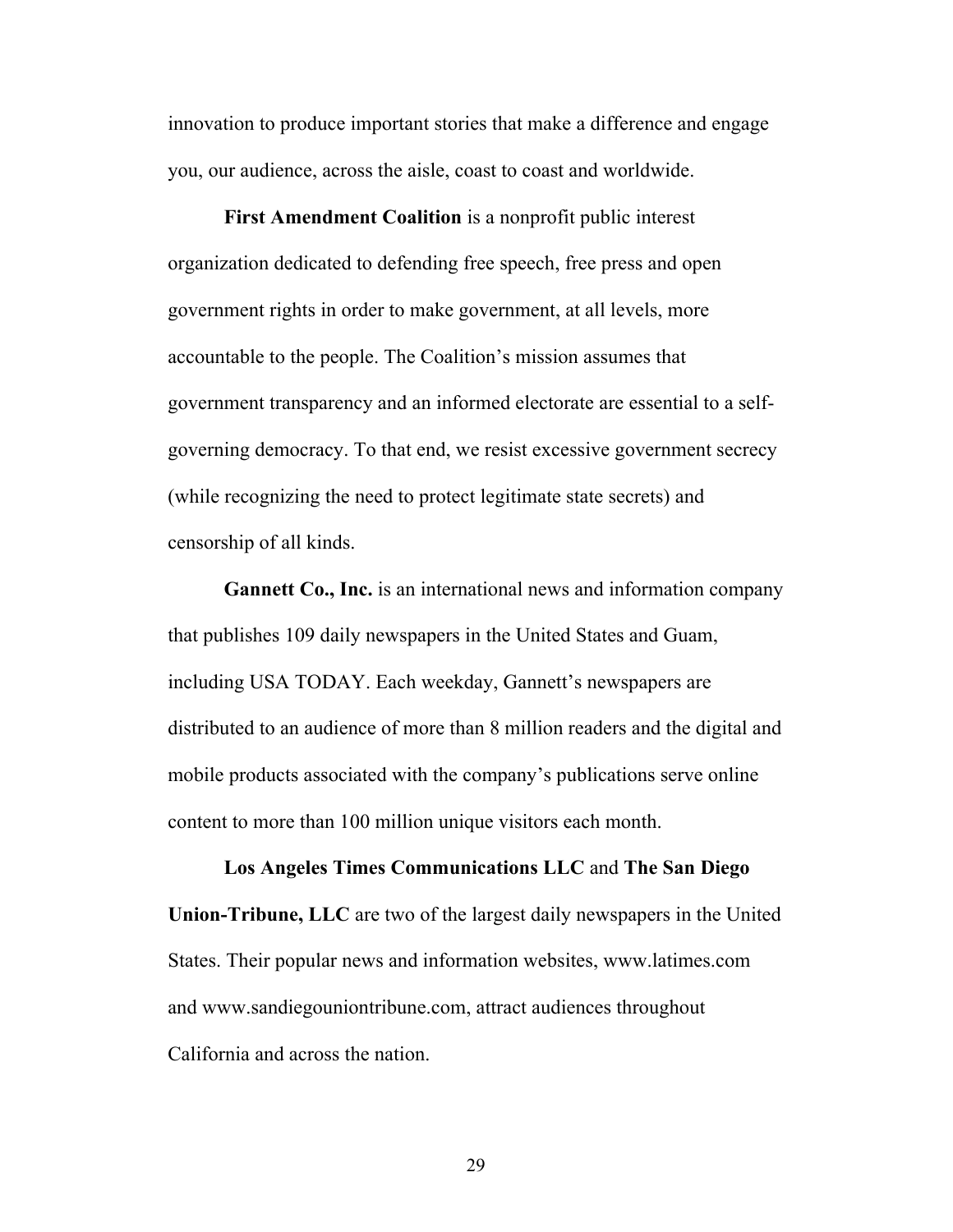The **McClatchy Company** is a 21st century news and information leader, publisher of iconic brands such as the Miami Herald, The Kansas City Star, The Sacramento Bee, The Fresno Bee, The Modesto Bee, The Charlotte Observer, The (Raleigh) News and Observer, and the (Fort Worth) Star-Telegram. McClatchy operates media companies in 28 U.S. markets in 14 states, providing each of its communities with high-quality news and advertising services in a wide array of digital and print formats. McClatchy is headquartered in Sacramento, Calif., and listed on the New York Stock Exchange under the symbol MNI.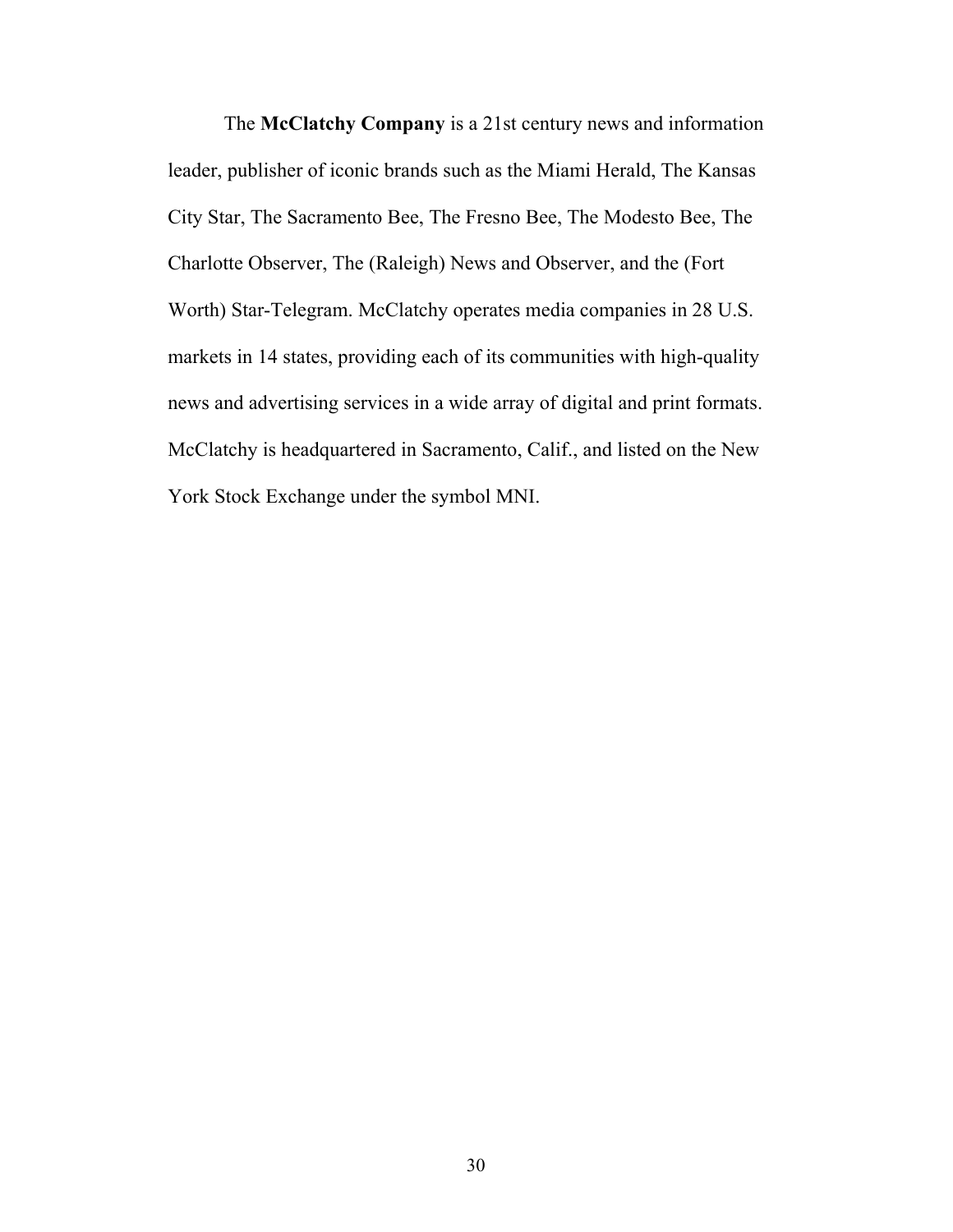## **APPENDIX B: ADDITIONAL COUNSEL**

Jim Ewert, General Counsel Nikki Moore, Legal Counsel California News Publishers Association 2701 K St. Sacramento, CA 95816

Terry Francke General Counsel Californians Aware 2218 Homewood Way Carmichael, CA 95608

Judy Alexander, Chief Legal Counsel The Center for Investigative Reporting 1400 65th Street, Suite 200 Emeryville, California 94608

Thomas Burke Davis Wright Tremaine LLP 505 Montgomery Street, Suite 800 San Francisco, CA 94111 *Counsel to The Center for Investigative Reporting*

David Snyder First Amendment Coalition 534 Fourth St., Suite B San Rafael, CA 94901

Barbara W. Wall Senior Vice President & Chief Legal Officer Gannett Co., Inc. 7950 Jones Branch Drive McLean, VA 22107 (703)854-6951

Jeffrey Glasser Senior Counsel Tribune Company 202 West First Street Los Angeles, CA 90012